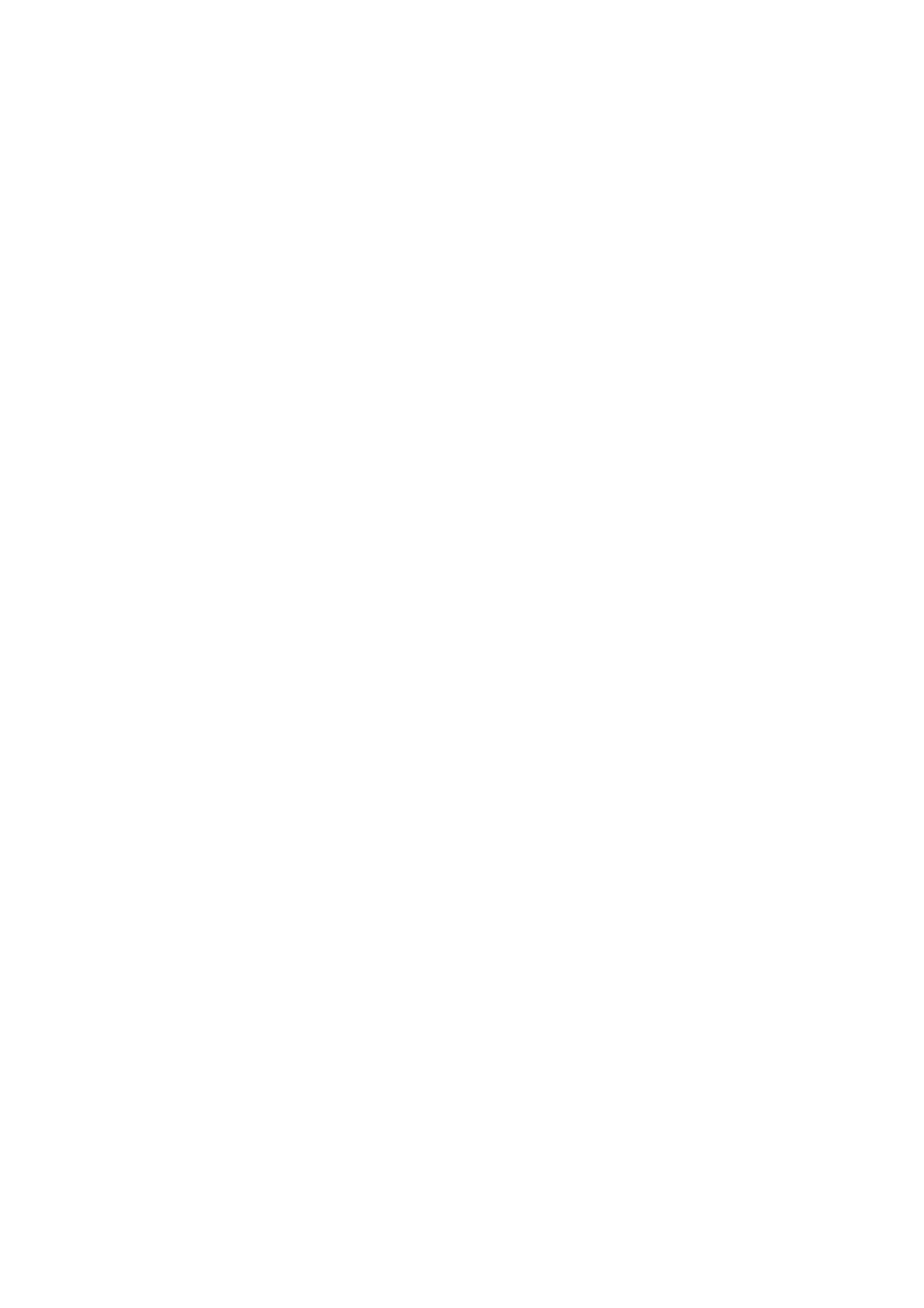# **International Labour Organization**

## *102nd Session of the International Labour Conference Geneva, 5–20 June 2013 Building a future with decent work*

## *Contents*

| 1.  |      |                                                                      |  |  |  |
|-----|------|----------------------------------------------------------------------|--|--|--|
|     |      |                                                                      |  |  |  |
|     |      | Items placed on the agenda by the Conference or the Governing Body   |  |  |  |
| 2.  |      |                                                                      |  |  |  |
| 3.  |      |                                                                      |  |  |  |
| 4.  |      |                                                                      |  |  |  |
|     | L.   | Reports of the Chairperson of the Governing Body and of              |  |  |  |
|     |      |                                                                      |  |  |  |
|     |      |                                                                      |  |  |  |
|     | П.   |                                                                      |  |  |  |
|     | Ш.   | Information and reports on the application of Conventions and        |  |  |  |
|     |      |                                                                      |  |  |  |
|     | IV.  | Employment and social protection in the new demographic context -    |  |  |  |
|     |      |                                                                      |  |  |  |
|     | V.   | Sustainable development, decent work and green jobs -                |  |  |  |
|     |      |                                                                      |  |  |  |
|     | VI.  | A recurrent discussion on the strategic objective of social dialogue |  |  |  |
|     |      | under the follow-up to the 2008 ILO Declaration on Social Justice    |  |  |  |
|     |      |                                                                      |  |  |  |
|     | VII. | Further review of remaining measures previously adopted by the       |  |  |  |
|     |      | Conference under article 33 of the ILO Constitution to secure        |  |  |  |
|     |      | compliance by Myanmar with the recommendations of the                |  |  |  |
|     |      |                                                                      |  |  |  |
|     |      |                                                                      |  |  |  |
|     |      |                                                                      |  |  |  |
| 6.  |      |                                                                      |  |  |  |
| 7.  |      |                                                                      |  |  |  |
| 8.  |      |                                                                      |  |  |  |
|     |      |                                                                      |  |  |  |
|     |      |                                                                      |  |  |  |
| 10. |      |                                                                      |  |  |  |
|     |      |                                                                      |  |  |  |
|     |      |                                                                      |  |  |  |
|     |      |                                                                      |  |  |  |
|     |      |                                                                      |  |  |  |
|     |      |                                                                      |  |  |  |
|     |      |                                                                      |  |  |  |
|     |      |                                                                      |  |  |  |
|     |      |                                                                      |  |  |  |
|     |      |                                                                      |  |  |  |
|     |      |                                                                      |  |  |  |
|     |      |                                                                      |  |  |  |
|     |      |                                                                      |  |  |  |
|     |      |                                                                      |  |  |  |
|     |      |                                                                      |  |  |  |
|     |      |                                                                      |  |  |  |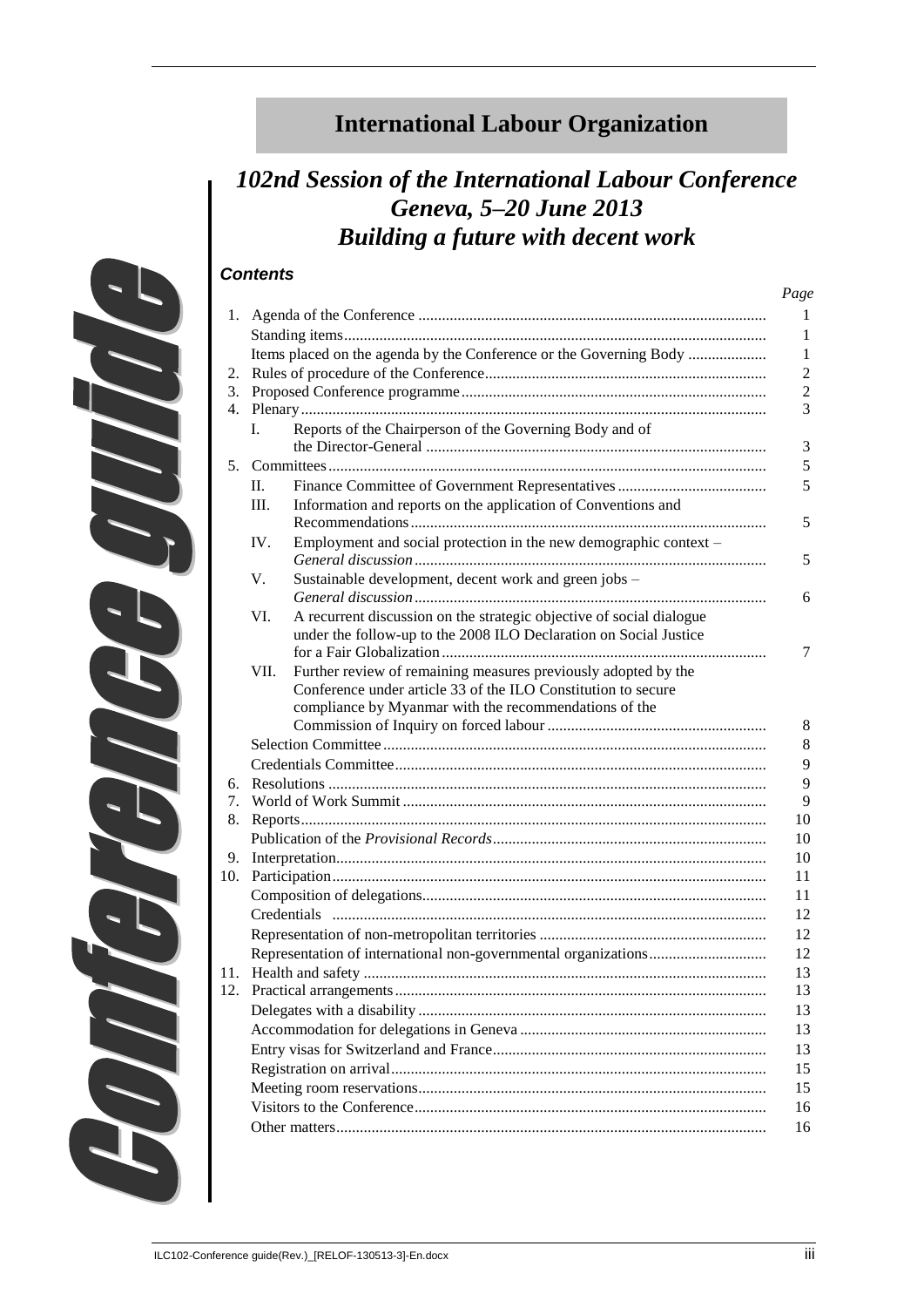## *Appendices*

|                                                                     | Page |
|---------------------------------------------------------------------|------|
|                                                                     |      |
|                                                                     |      |
| III. Representation of international non-governmental organizations | 19   |

www.ilo.org/ilc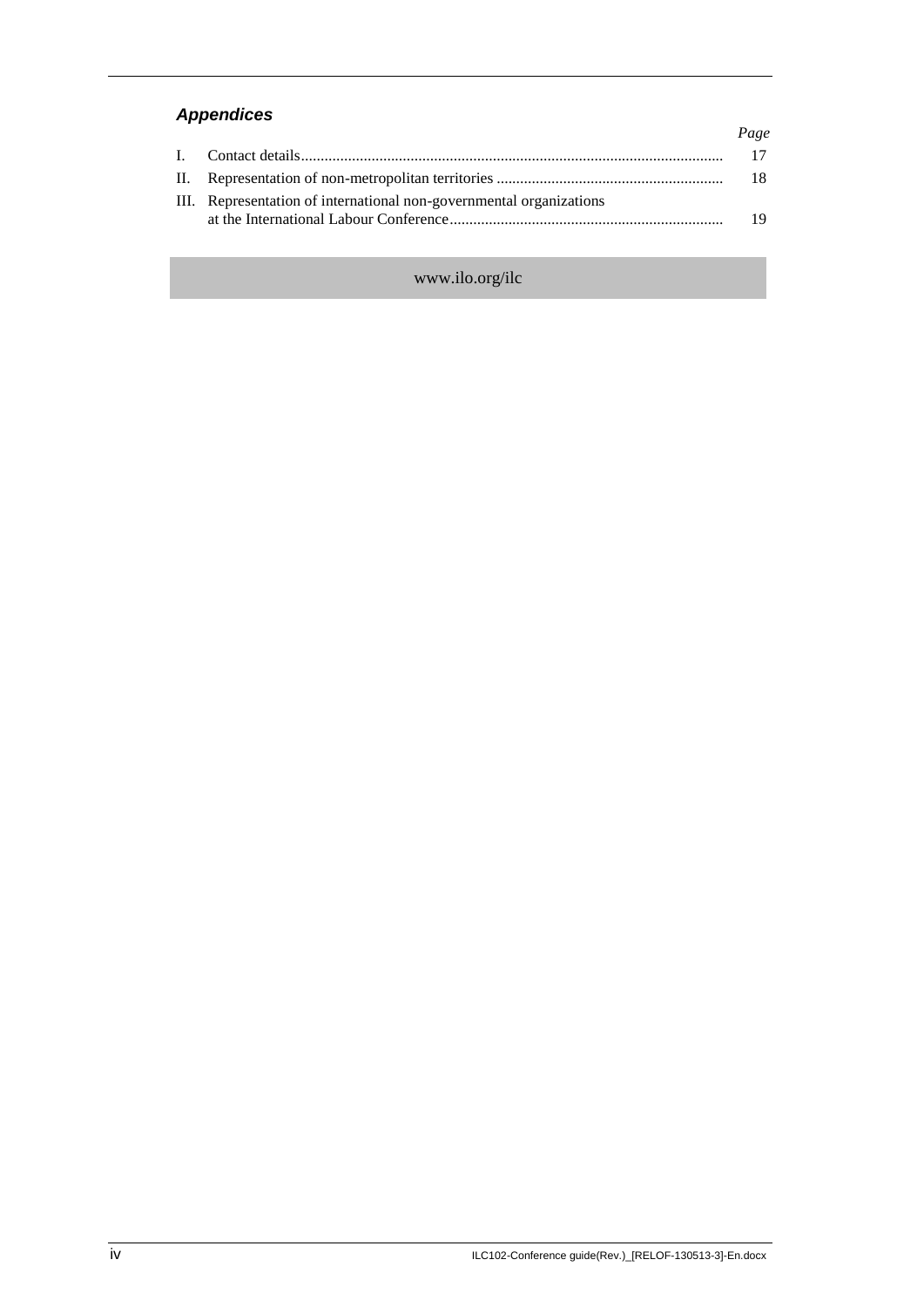## **102nd Session (June 2013) of the International Labour Conference Building a future with decent work**

**Dates:** Wednesday, 5 to Thursday, 20 June 2013

**Place:** The work of the Conference will be conducted in the *Palais des Nations* and at ILO headquarters, Geneva.

**This revised version of the Conference guide reflects decisions taken by the Governing Body at its 317th Session (March 2013), in particular:**

- **the inclusion of another item on the agenda of the Conference (see sections 1 and 5), with consequences for the composition of the delegations (see section 10);**
- **■ the proposal to implement certain changes with a view to improving the functioning of the Conference, for trial implementation at its 102nd Session (see sections 7 and 8).**

Your attention is drawn to the preparatory meetings that will take place on Tuesday, 4 June. These meetings will require the attendance of the members of tripartite national delegations.

For details concerning registration for the Conference, see sections 10 (Participation) and 12 (Practical arrangements), as well as the *Explanatory note for national delegations on the submission of credentials* (revised version). <sup>1</sup>

## <span id="page-4-0"></span>**1. Agenda of the Conference**

## <span id="page-4-1"></span>**Standing items**

- I. Reports of the Chairperson of the Governing Body and of the Director-General
- II. Programme and Budget proposals for 2014–15 and other questions
- III. Information and reports on the application of Conventions and Recommendations

## <span id="page-4-2"></span>**Items placed on the agenda by the Conference or the Governing Body**

- IV. Employment and social protection in the new demographic context *General discussion*
- V. Sustainable development, decent work and green jobs *General discussion*
- VI. A recurrent discussion on the strategic objective of social dialogue under the follow-up to the 2008 ILO Declaration on Social Justice for a Fair Globalization
- VII. Further review of remaining measures previously adopted by the Conference under article 33 of the ILO Constitution to secure compliance by Myanmar with the recommendations of the Commission of Inquiry on forced labour

 $<sup>1</sup>$  Available at: www.ilo.org/ilc/credentials.</sup>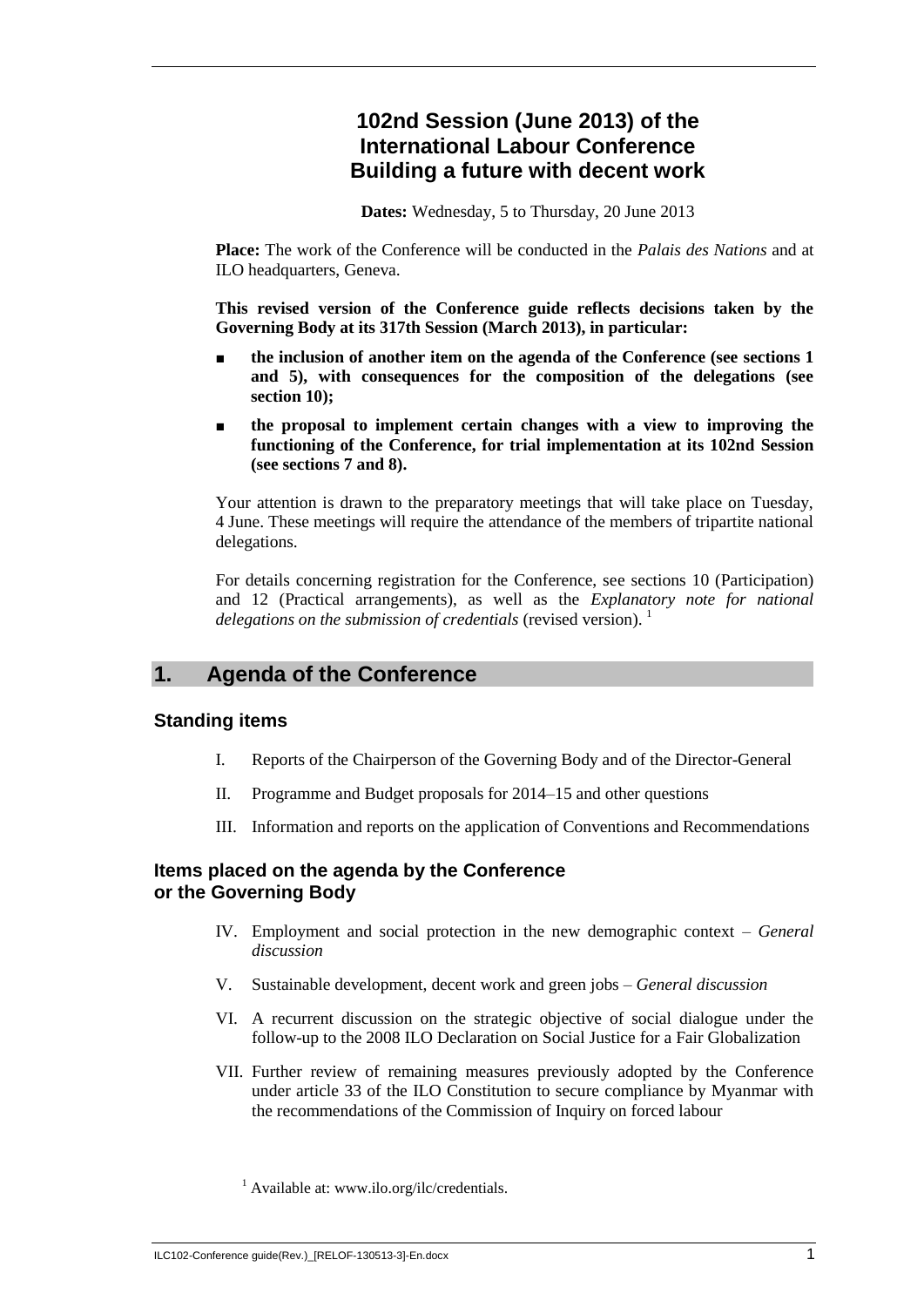## <span id="page-5-0"></span>**2. Rules of procedure of the Conference**

The rules of procedure of the Conference are contained in the Constitution of the International Labour Organisation and in the Standing Orders of the International Labour Conference.

These texts can be consulted on the ILO website: www.ilo.org/ilc. They may also be obtained in Geneva at the Document Distribution Service.

## <span id="page-5-1"></span>**3. Proposed Conference programme**

#### **Tuesday, 4 June**

In order to allow the technical committees to begin their substantive work on the first day of the Conference, the Governing Body decided, at its 300th Session (November 2007), that group meetings would be held on **the day before the official opening sitting**. This means that on **Tuesday, 4 June**, in addition to the usual meetings of the Government, Employers' and Workers' groups, where the groups elect their Officers, make proposals relating to the composition of the different committees and become acquainted with Conference procedure, provision will also be made for *group planning meetings for committees*, to be held as deemed appropriate by each group. **The members of tripartite national delegations should therefore arrive in Geneva in sufficient time to be able to take part in these meetings.**

The group meetings will take place in the following rooms:

Government group: Room XVII, *Palais des Nations* Employers' group: Governing Body room, ILO Workers' group: Room XIX, *Palais des Nations*

## **Wednesday, 5 June**

**10 a.m.:** *Opening sitting* in the Assembly Hall of the *Palais des Nations*. At the opening sitting, delegations will be called on to elect the Officers of the Conference, set up the various committees and take other decisions as needed. The *Selection Committee* will meet immediately after the opening sitting of the Conference to take decisions concerning arrangements for the Conference.

**2.30 p.m.:** *Committees* may start their work. Committee sittings continue until adoption of their reports at the end of the second week, or beginning of the third week.

## **Wednesday, 12 June–Thursday, 20 June**

*General discussion in plenary*, encompassing delegates' statements, special presentations, adoption of reports and voting on instruments.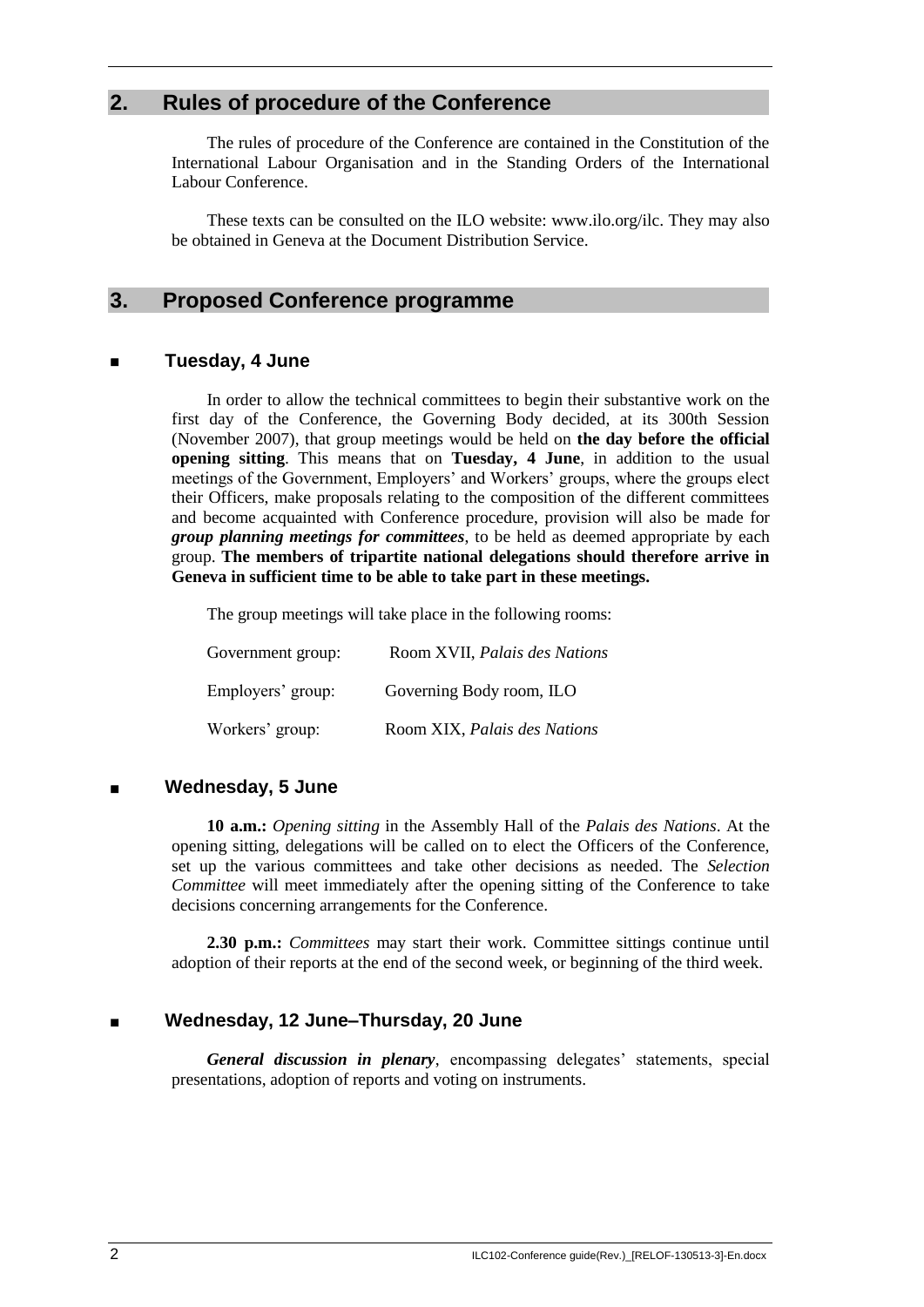#### **Monday, 17 June**

**World of Work Summit** (see section 7, below)

**10.30 a.m. to 12.15 p.m.:** High-level panel discussion: Restoring confidence: Jobs, growth and social progress.

**12.30 p.m. and from 2.30 p.m. onwards:** High-level session, with the participation of Heads of State or Government.

(Please note that the timing of the World of Work Summit is subject to change.)

## <span id="page-6-0"></span>**4. Plenary**

The plenary sittings of the Conference, including the World of Work Summit, are held in the Assembly Hall of the *Palais des Nations*.

After its opening sitting on Wednesday, 5 June, it is not foreseen that the Conference will meet in plenary until **Wednesday, 12 June**, to begin its discussion of the Reports of the Chairperson of the Governing Body and of the Director-General. Plenary sittings will be held thereafter in the morning and afternoon until **Thursday, 20 June**, as required. Committee reports will be submitted to plenary for discussion from **Monday, 17 June**. The closing ceremony will take place on **Thursday, 20 June**. At all events, a plenary sitting of the Conference may be called at any other time, if necessary.

## <span id="page-6-1"></span>**I. Reports of the Chairperson of the Governing Body and of the Director-General**

Discussion of these documents will begin in plenary sitting on **Wednesday, 12 June, at 10 a.m.** The Chairperson of the Governing Body will submit a report to the Conference on the work carried out by the Governing Body from June 2012 to June 2013.

The Director-General of the International Labour Office will submit a report to the Conference entitled *Towards the ILO centenary: Realities, renewal and tripartite commitment*. It will be accompanied by an *Appendix on the situation of workers of the occupied Arab territories.*

#### *Registration of speakers*

**Reports of the Chairperson of the Governing Body and of the Director-General.** Persons wishing to speak may register in advance, as from **Monday, 1 April 2013**, by email, facsimile or telephone (see Appendix I – Contact details). They may also do so during the Conference, as early as possible, at the Registration of Speakers Office. The list of speakers closes on **Wednesday, 12 June, at 6 p.m.**, subject to the decision of the Selection Committee.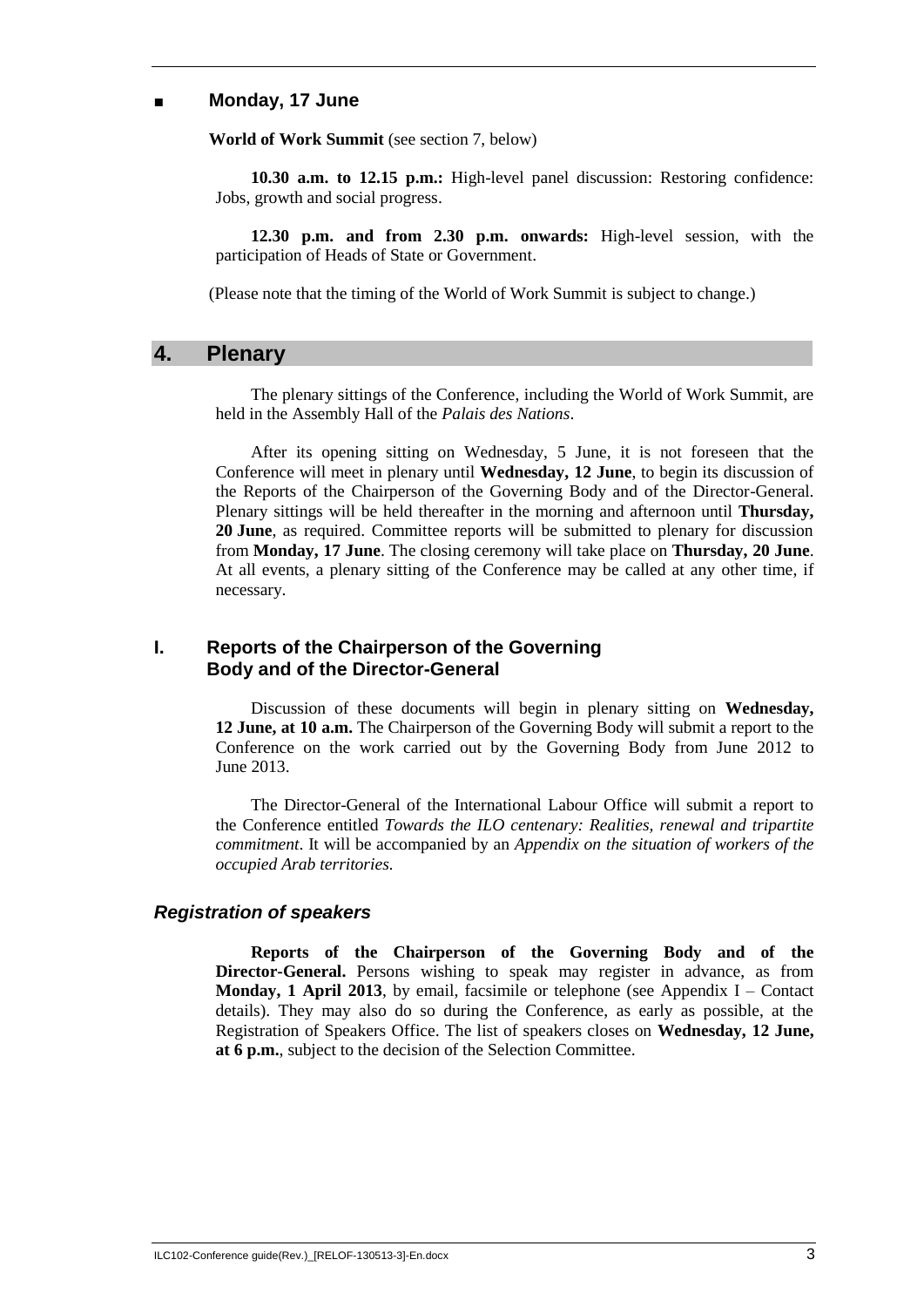## *Time limit for speeches concerning the Reports of the Chairperson of the Governing Body and of the Director-General*

To allow as many speakers as possible to take the floor, the time limit for speeches is set at a maximum of **five minutes** (ILC Standing Orders, article 14.6). This time limit will be strictly applied. For participants' information, this time allowance corresponds to approximately three typewritten double-spaced pages (or 1,000 words), read at a speed commensurate with accurate simultaneous interpretation.

It is therefore strongly recommended that delegates reduce courtesies to a minimum, so as to enter into the substantive elements of their statements without delay. Visiting ministers, delegates, observers and representatives of international organizations and international non-governmental organizations will wish to bear this in mind when preparing their speeches.

## *Principles governing the discussion in plenary*

The following principles, set out in paragraphs 54–58 of the fourth report of the Working Party of the Governing Body of the International Labour Office on the Programme and Structure of the ILO (1967), form a useful background to the discussion of the reports in plenary:

- Freedom of speech is a pillar of the ILO: neither governments, nor employers or workers are immune from criticism within its walls.
- Freedom of speech includes freedom to reply one point of view may be parried by another.
- Social justice contributes to lasting peace; all human beings have the right to pursue their material well-being and spiritual development in freedom and dignity. The breadth of these fundamental principles of the ILO makes it impossible to circumscribe debate in the International Labour Conference, and the ILO must focus on the objectives that derive from these principles, irrespective of political considerations.
- Nevertheless, the purpose and scope of debate in the International Labour Conference must not encroach on discussions proper to the United Nations Security Council and General Assembly, bodies entrusted by the Charter with certain responsibility for political decisions in the United Nations system.
- To uphold the values of human freedom and dignity enshrined in the ILO Constitution, in periods of acute political tension the Conference must strive towards the fullest possible continued cooperation in pursuit of the Organization's objectives. Every delegate has an obligation to keep these considerations in mind, and the President of the Conference to ensure they are preserved.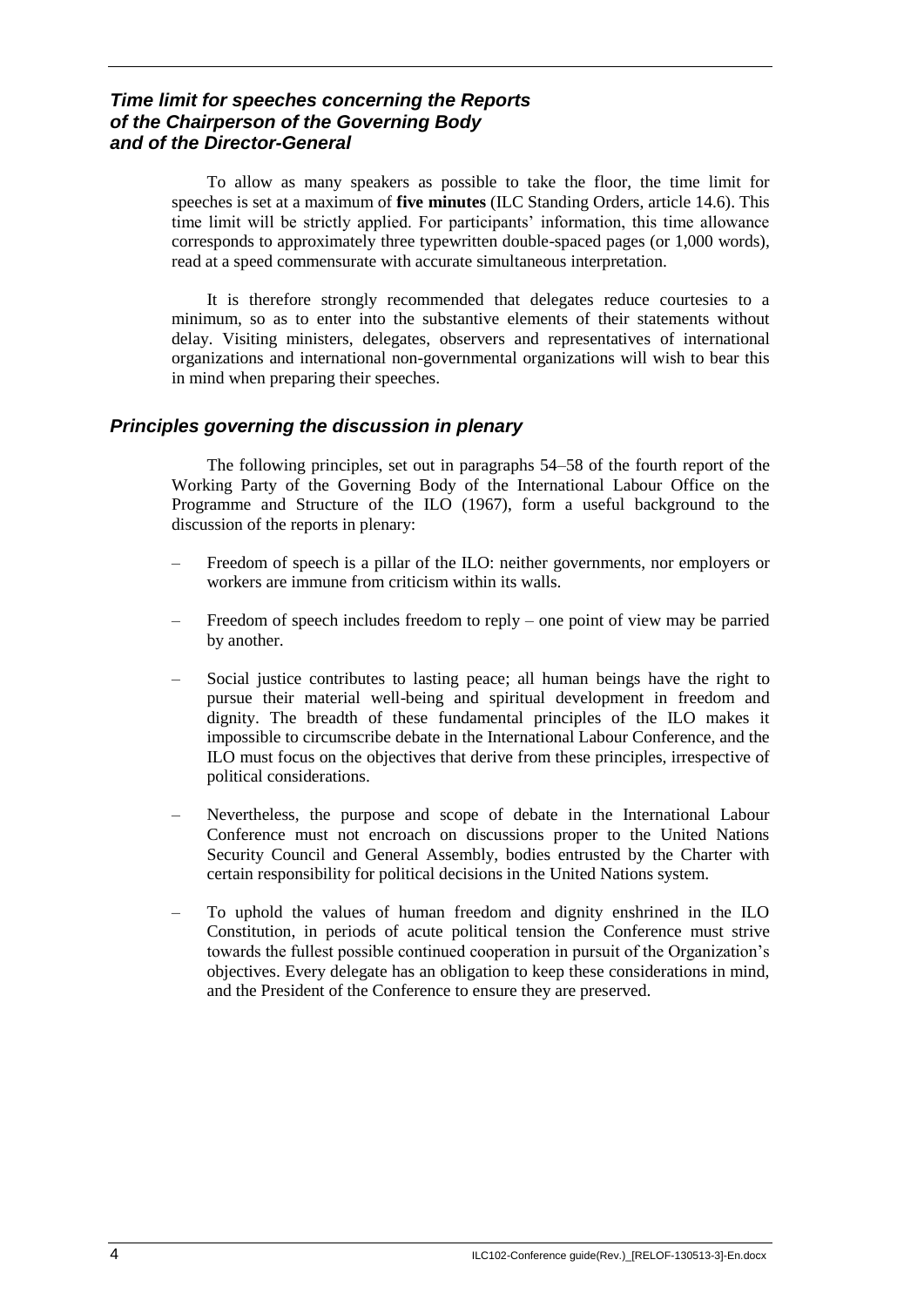## <span id="page-8-0"></span>**5. Committees**

**Registration in committees:** For Employers' and Workers' delegates, this is undertaken at the group meetings on Tuesday, 4 June, or by obtaining registration forms from the group secretariats; Government delegates may register during the Government group meeting on Tuesday, 4 June.

**Composition:** Except when provided otherwise, the initial composition of committees is decided by the Conference at its opening sitting. **Any changes must be made before 6 p.m.** to be effective for the following day. Employers and workers must make any changes through their respective groups, and Government delegates must present their changes to the Composition of Committees Office.

## <span id="page-8-1"></span>**II. Finance Committee of Government Representatives**

(ILC Standing Orders, article 7bis and section H, article 55(3))

Under **agenda item II**, the Conference will be called on to examine and adopt the programme and budget of the ILO for the 2014–15 biennium, to consider and adopt the financial statements for the year ended 31 December 2012, and to consider such other financial and administrative matters as the Governing Body may decide to bring to its attention.

## <span id="page-8-2"></span>**III. Information and reports on the application of Conventions and Recommendations**  (ILC Standing Orders, article 7 and section H)

The Committee on the Application of Conventions and Recommendations is set up to deal with this item. It will consider information and reports supplied by governments under articles 19, 22 and 35 of the Constitution on the effect given to Conventions and Recommendations, together with the *Report of the Committee of Experts on the Application of Conventions and Recommendations* (ILC.102/III/1A), and submit a report on its work to the Conference.

In light of the Governing Body decision to place a recurrent discussion on the strategic objective of social dialogue on the agenda of the 102nd Session of the Conference, under the follow-up to the 2008 ILO Declaration on Social Justice for a Fair Globalization, the General Survey of reports submitted to this session under article 19 (ILC.102/III/1B) will deal with the following social dialogue-related Conventions and Recommendations: the Labour Relations (Public Service) Convention, 1978 (No. 151), the Labour Relations (Public Service) Recommendation, 1978 (No. 159), the Collective Bargaining Convention, 1981 (No. 154), and the Collective Bargaining Recommendation, 1981 (No. 163).

## <span id="page-8-3"></span>**IV. Employment and social protection in the new demographic context –** *General discussion*

At its 310th Session (March 2011), the Governing Body placed an item on "employment and social protection in the new demographic context" on the agenda of the 102nd Session (2013) of the International Labour Conference for general discussion. The new demographic context is principally characterized by declining fertility and increasing life expectancy worldwide, resulting in "population ageing". This trend is affecting all countries in all regions, industrialized and developing, albeit at different rates and within different time horizons. By 2050, it is projected that the population over 65 will triple while the population under 15 will stabilize, resulting in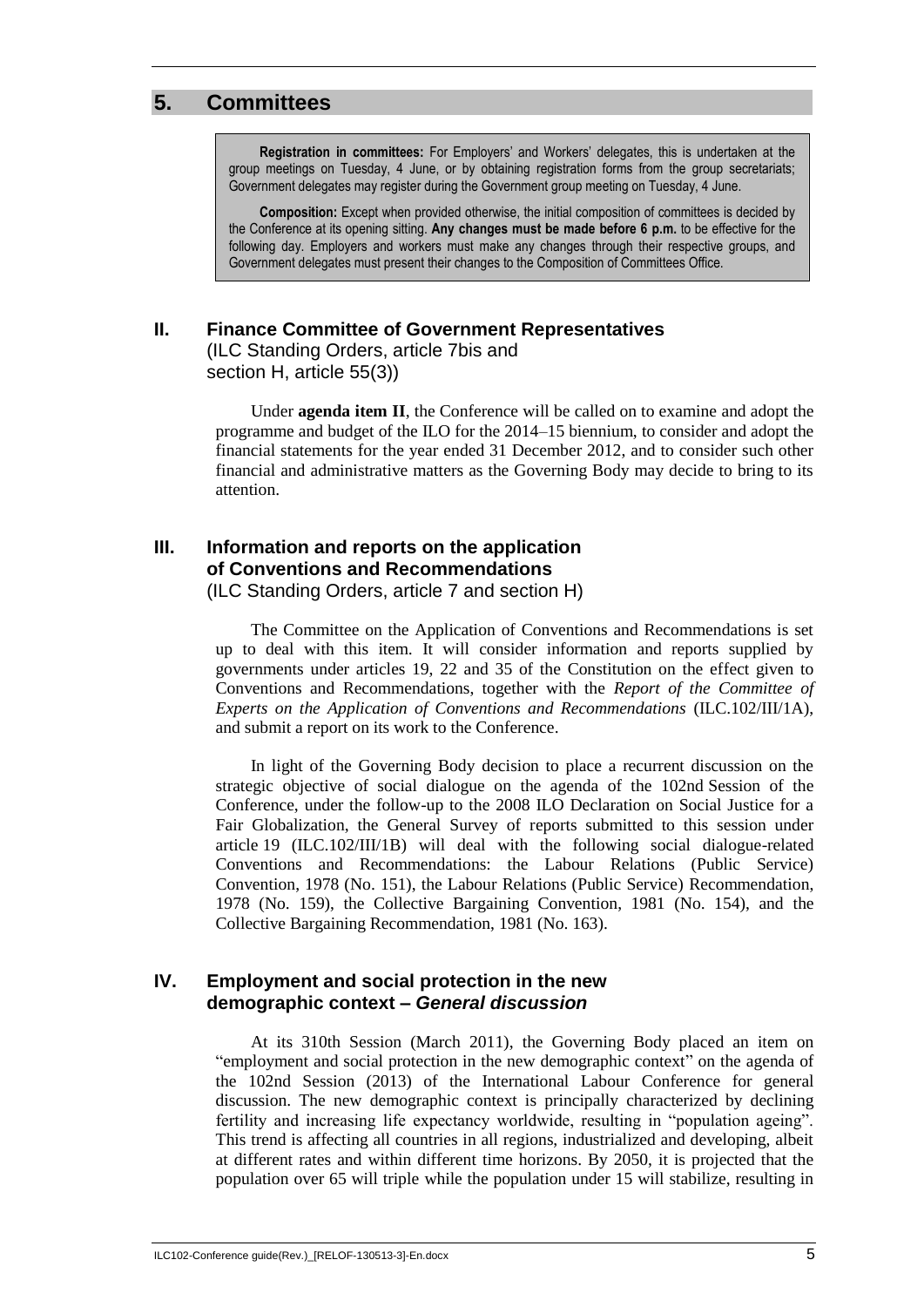ageing populations across the world. Three quarters of the older people will live in developing countries.

This new demographic context has significant implications for employment and social protection policies. It will impact on issues such as labour and skills shortages, productivity and earnings, poverty and informality, social protection coverage, sustainability of social security systems, migration and many others that require adequate, timely, far-sighted and structural policy responses.

The global financial crisis and the heavy fall in aggregate demand has worsened the situation in labour markets and increased levels of unemployment and underemployment for all population groups. It has put financial pressure on social security systems, whose tax and contribution base is contracting while their benefit expenditure is expected to increase. These developments have compounded policy debates on employment and social protection policies in the new demographic context.

The report prepared by the Office as a basis for the general discussion (ILC.102/IV) provides an integrated employment and social protection perspective to the demographic challenge. It reviews up-to-date statistical information on demographic and labour market trends and prospects that are shaping employment outcomes and social transfer systems in developed and developing countries. Based on the long-term trends, the report analyses the key social and economic challenges and opportunities that are brought about by the demographic changes, taking the country contexts and demographic transition stage into account. It provides a state of the art analysis of observed policy responses and the range of available and potential options. It argues that adequate policy responses need to take an integrated and gender-sensitive decent work framework that extends over the life cycle and builds on intergenerational solidarity. This implies promoting quality employment for all women and men of working age while at the same time extending social protection coverage to provide adequate and sustainable social policies. The report also lays specific emphasis on policies that address the increasingly numerous older people within the population.

## <span id="page-9-0"></span>**V. Sustainable development, decent work and green jobs –** *General discussion*

At its 312th Session (November 2011), the Governing Body placed an item on "sustainable development, decent work and green jobs" on the agenda of the 102nd Session of the International Labour Conference (2013) for general discussion. The last time this topic featured on the agenda of the Conference was in 1990 when the Director-General presented a report on "Environment and the World of Work" and the Conference adopted a resolution concerning environment, development, employment and the role of the ILO. While this resolution remains broadly relevant, the extent of the environmental and social challenges, the knowledge on the relationships between environmental sustainability, employment, social protection and incomes and the political resolve to act on these relationships have evolved dramatically.

The past two decades have been marked by increasingly scarce resources, by rising pollution levels and climate change, coupled with record unemployment levels and persistent working poverty and social exclusion. Preserving the natural environment and ensuring access to decent work for all have emerged as defining challenges of the twenty-first century. While the enduring global economic crisis has exacerbated environmental and social concerns, recognition of the pivotal role of decent work for sustainable development has grown. This has been reflected in numerous recent national policy initiatives as well as in the outcome of the June 2012 United Nations Conference on Sustainable Development (Rio +20), and provides an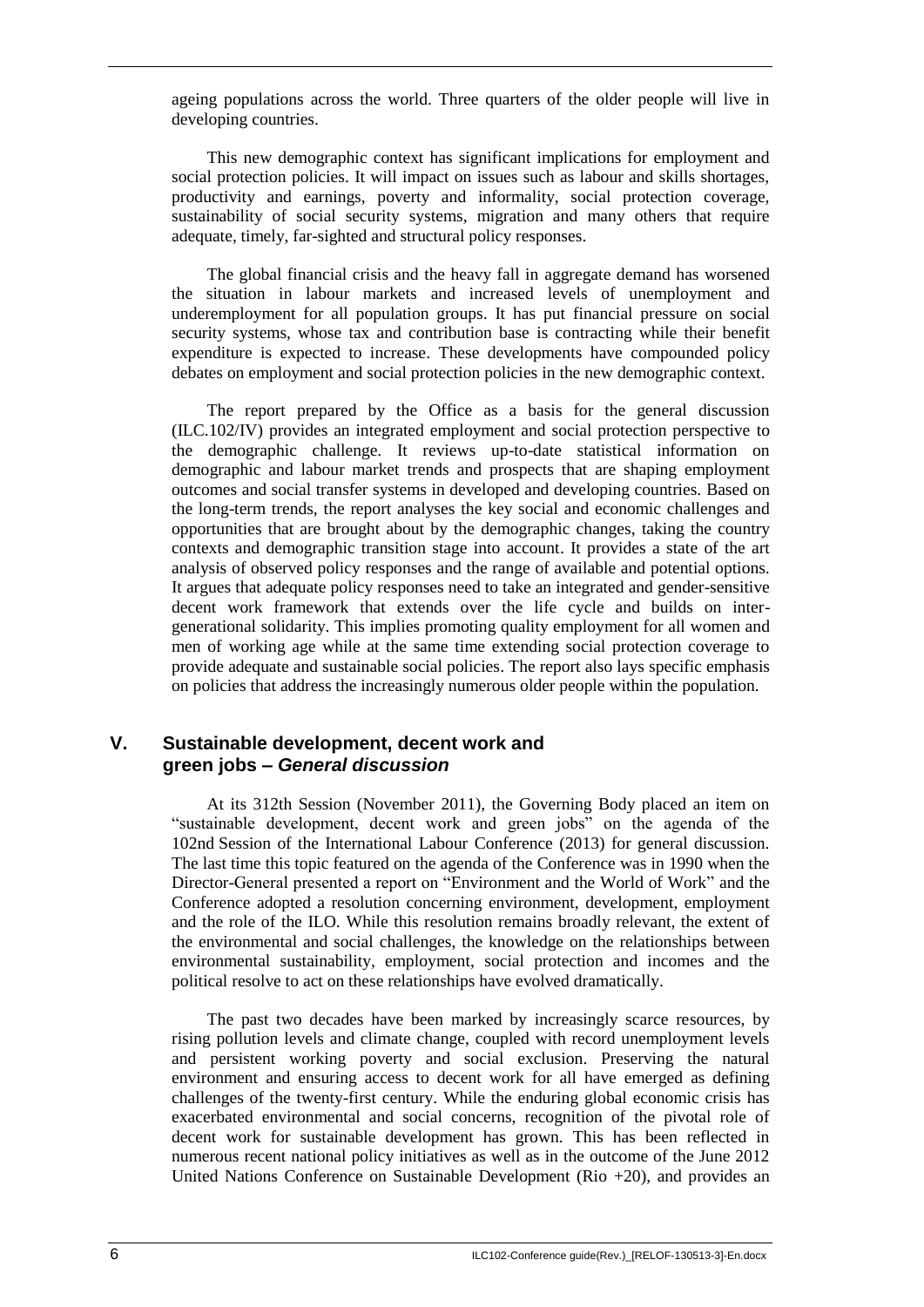unprecedented opportunity to build on the interaction between environmentally sustainable development and decent work to overcome the crisis and to eradicate poverty.

The report prepared by the Office as a basis for this general discussion (ILC.102/V) reviews the growing body of evidence from country experiences, initiatives by constituents and research by the ILO and others concerning this interaction. It finds that environmental sustainability is crucial to the labour market, whereas continued deterioration can only reduce productivity, undermine enterprises and employment and endanger social protection. All dimensions of decent work will be affected, in many instances with implications for gender equality.

The report identifies three major opportunities (net employment creation, upgrading of existing jobs and social inclusion) as well as three challenges (job losses from economic restructuring, adaptation to climate change and regressive income effects) for the realization of the goal of decent work for all in the shift to environmentally sustainable enterprises. The emerging policy lessons show that positive outcomes in terms of more and better jobs, as well as social protection and inclusion can be achieved through active engagement of ILO constituents in the design and implementation of coherent environmental, economic and social policies in line with the 2008 Declaration on Social Justice for a Fair Globalization. The capacity building and advisory services provided by the Office since 2008 under the Green Jobs Programme have been important in supporting constituents in their vital role to adopt policies and implement strategies that maximize opportunities for decent work and enhance social inclusion in the drive towards environmentally sustainable development.

## <span id="page-10-0"></span>**VI. A recurrent discussion on the strategic objective of social dialogue under the follow-up to the 2008 ILO Declaration on Social Justice for a Fair Globalization**

At its 97th Session (2008), the International Labour Conference adopted the ILO Declaration on Social Justice for a Fair Globalization. The Declaration expresses the universality of the Decent Work Agenda: all Members of the Organization must pursue policies based on the strategic objectives – *employment, social protection, social dialogue, and rights at work*. At the same time, it stresses a holistic and integrated approach by recognizing that these objectives are "inseparable, interrelated and mutually supportive", ensuring the role of international labour standards as a useful means of achieving all of them. In March 2009, the Governing Body set out a seven-year cycle for recurrent discussions of the four strategic objectives of the ILO as set out in the Declaration on Social Justice for a Fair Globalization. The Governing Body decided that social dialogue would be covered once in this seven-year period. At its 310th Session (March 2011) the Governing Body adopted a proposal providing guidance for the recurrent discussion in 2013 on the strategic objective of social dialogue. It emphasized the timeliness of the discussion, given the importance that social dialogue has had in many countries in addressing the economic downturn, and will need to have in order to ensure that a job-rich recovery can take place.

Social dialogue and tripartism constitute the main ILO governance paradigm for promoting social justice, fair and peaceful workplace relations, and promotion of decent work. Underlying this paradigm is a fundamental assumption that dialogue between actors with different interests, perspectives and views is the most effective way to find rules and policies that will work in practice for the broad benefit of society, in times of crisis and beyond. Against this background, the report (ILC.102/VI) focuses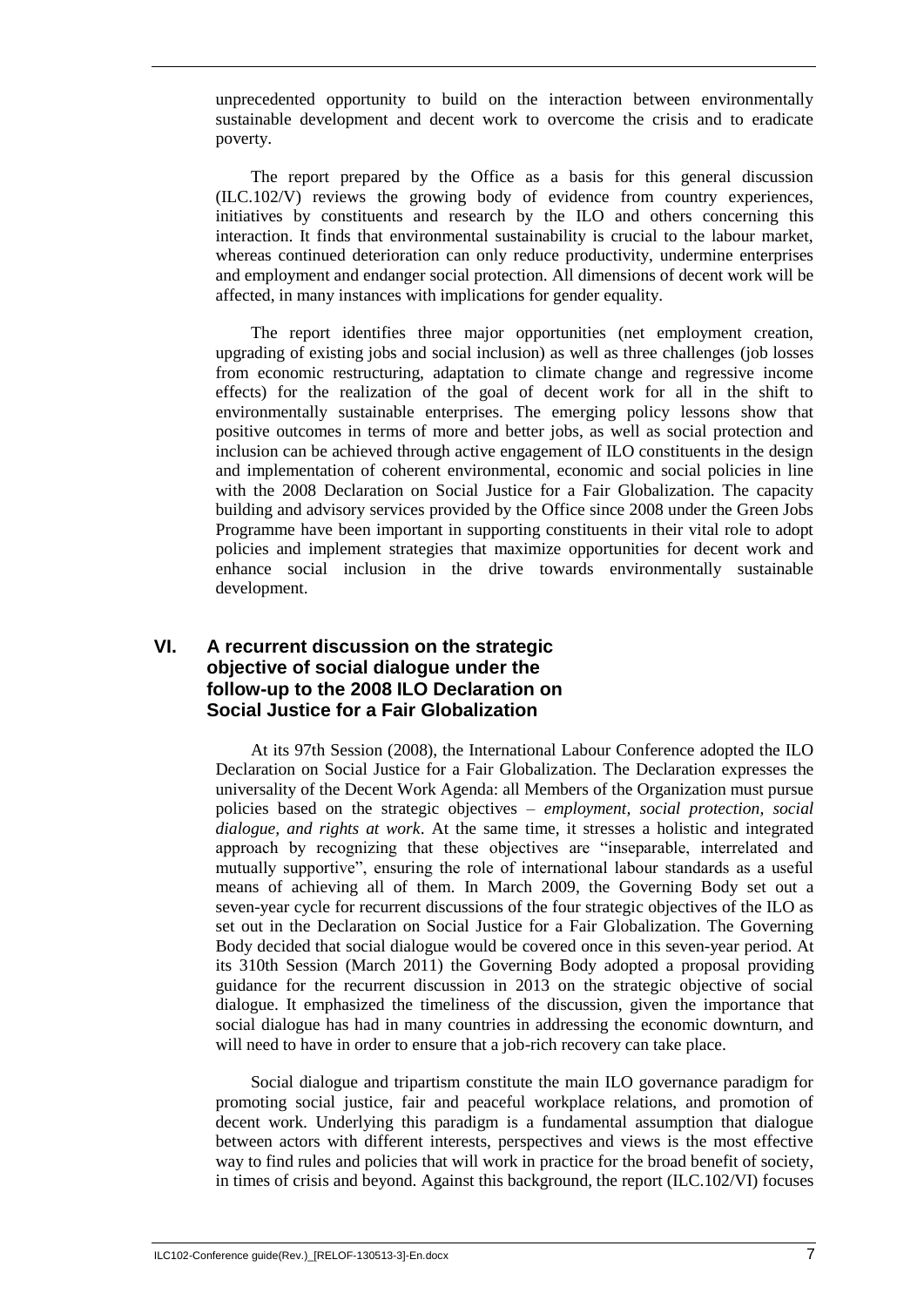on the trends, challenges and opportunities associated with actors and institutions of social dialogue through an assessment of the diverse realities and needs, in the context of globalization.

## <span id="page-11-0"></span>**VII. Further review of remaining measures previously adopted by the Conference under article 33 of the ILO Constitution to secure compliance by Myanmar with the recommendations of the Commission of Inquiry on forced labour**

In light of the 2012 Conference resolution requesting that the Governing Body place an item on the agenda of its next session concerning the measures on the subject of Myanmar adopted under article 33 of the ILO Constitution and taking note of the situation reported by the Liaison Officer, the Governing Body of the ILO, at its 317th Session, placed an item on the agenda of the 102nd Session (2013) of the International Labour Conference enabling a further review of remaining measures enounced in the *resolution concerning the measures recommended by the Governing Body under article 33 of the ILO Constitution on the subject of Myanmar*, adopted by the Conference at its 88th Session (May–June 2000) (the "2000 resolution") under article 33 of the ILO Constitution to secure compliance by Myanmar with the recommendations of the Commission of Inquiry and with the Forced Labour Convention, 1930 (No. 29). The Governing Body recommended that the 102nd Conference arrangements include a suspension by the Conference on its opening day of paragraph 1(a) of its 2000 resolution pending a review of whether the remaining measures adopted under article 33 of the ILO Constitution, as found in paragraph 1(a) and (b) of the 2000 resolution of the Conference, should be suspended or discontinued.

The Office is preparing two reports for this review. These will appear as *Provisional Records* Nos **PR 2-1 and PR 2-2**. The first report deals with arrangements for consideration of all relevant issues concerning Myanmar at the 102nd Session of the Conference, and the second on ILO activities in the country and an update on the situation in Myanmar.

## <span id="page-11-1"></span>**Selection Committee**

(ILC Standing Orders, article 4 and section H, article 55(2))

> The Selection Committee is composed of 28 members appointed by the Government group, 14 members appointed by the Employers' group, and 14 by the Workers' group. Its responsibilities include arranging the programme of the Conference, fixing the time and agenda of its plenary sittings and acting on its behalf on any other routine question. Since the 1996 reforms to the Conference, most of these tasks have been delegated to the Officers of the Committee. The Selection Committee may be called on at any time to consider specific issues.

> It is expected that, following the recommendation of the Governing Body relating to Myanmar, the Conference will review the two remaining measures adopted under article 33 of the ILO Constitution (agenda item VII) through the Selection Committee which will report back to the plenary with any recommendation it deems appropriate.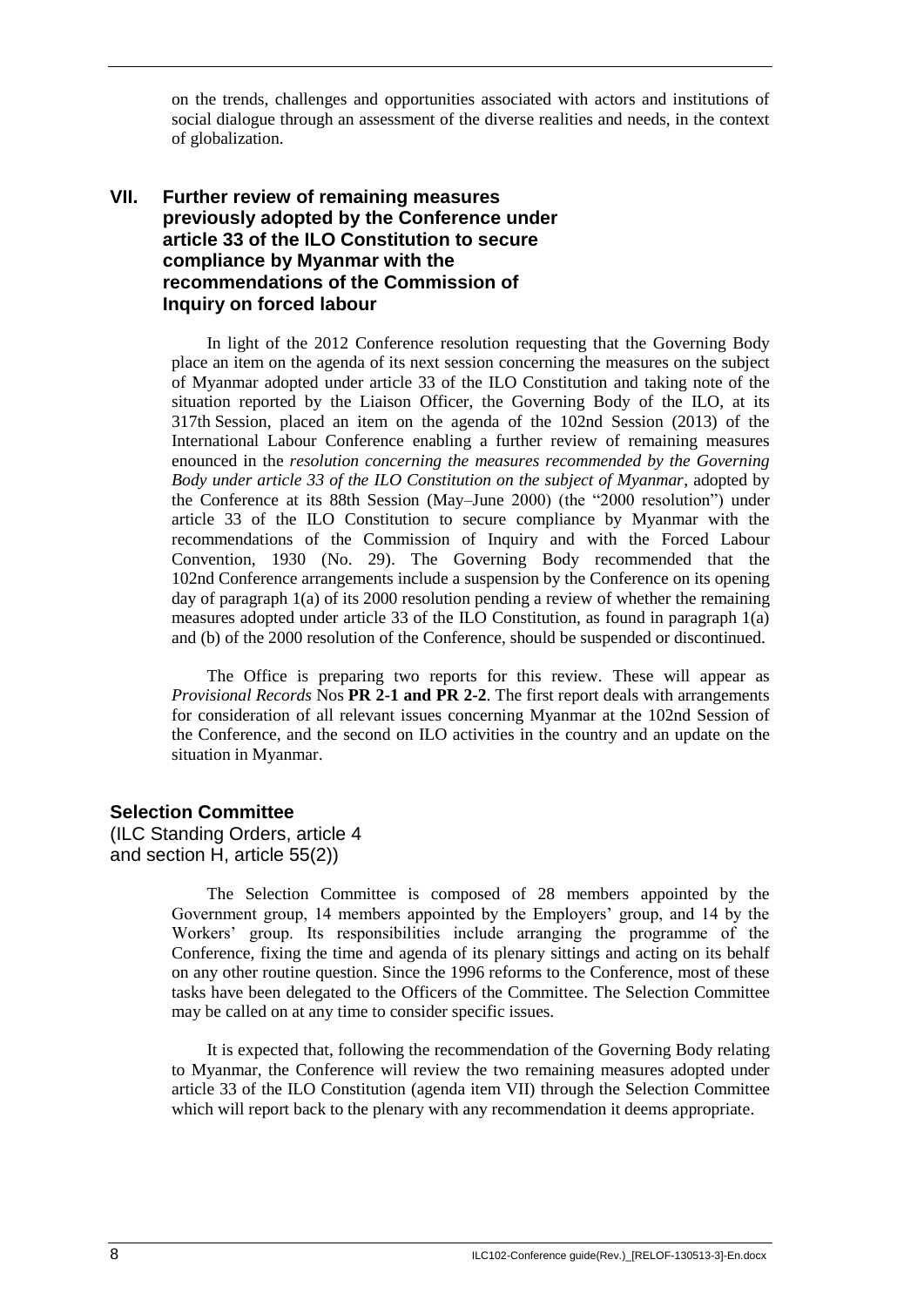## <span id="page-12-0"></span>**Credentials Committee**

(ILC Standing Orders, article 5 and section B)

The Credentials Committee is composed of one Government, one Employers' and one Workers' delegate, appointed by the Conference. It meets in closed sittings.

Its responsibilities include:

- examining the credentials, as well as any objection relating to the credentials, of delegates and their advisers, or relating to the failure to deposit credentials of an Employers' or Workers' delegate (ILC Standing Orders, article 5(2) and 26bis);
- considering complaints of non-observance of article 13, paragraph  $2(a)$ , of the Constitution (payment of expenses of tripartite delegations) or concerning delegates or advisers prevented from attending (ILC Standing Orders, article 26ter);
- monitoring of any situation with regard to the observance of the provisions of article 3 or article 13, paragraph 2(a), of the Constitution, about which the Conference has requested a report (ILC Standing Orders, article 26quater);
- determining the quorum required for the validity of votes taken by the Conference (ILC Standing Orders, article 20(1)).

## <span id="page-12-1"></span>**6. Resolutions**

The submission of draft resolutions on items which are not included on the Conference agenda will be addressed at the 102nd Session of the Conference in accordance with articles 15 and 17 of the Standing Orders of the Conference, unless the Conference determines otherwise in conformity with article 76.

## <span id="page-12-2"></span>**7. World of Work Summit**

On Monday, 17 June, the Conference will hold a World of Work Summit in the Assembly Hall of the *Palais des Nations*. The proceedings will be divided into two parts: the first, tentatively scheduled to take place in the morning, will be a high-level panel discussion on the subject of *Restoring confidence: Jobs, growth and social progress*. The Director-General will provide an introductory presentation before the panel, which will then seek to obtain diverse perspectives to help guide ILO action as the Organization works towards its centenary in 2019. The panel will be composed as follows:

- Mr Carlos Lopes, Executive Secretary, UN Economic Commission for Africa;
- Mr Frank Vandenbroucke, Professor of Social Economic Analysis, University of Antwerp, Belgium;
- Mr Daniel Funes de Rioja, Executive Vice-President, International Organisation of Employers (IOE);
- Ms Sharan Burrow, General Secretary, International Trade Union Confederation (ITUC).

The panel will be moderated by professional journalist, Ms Anya Sitaram.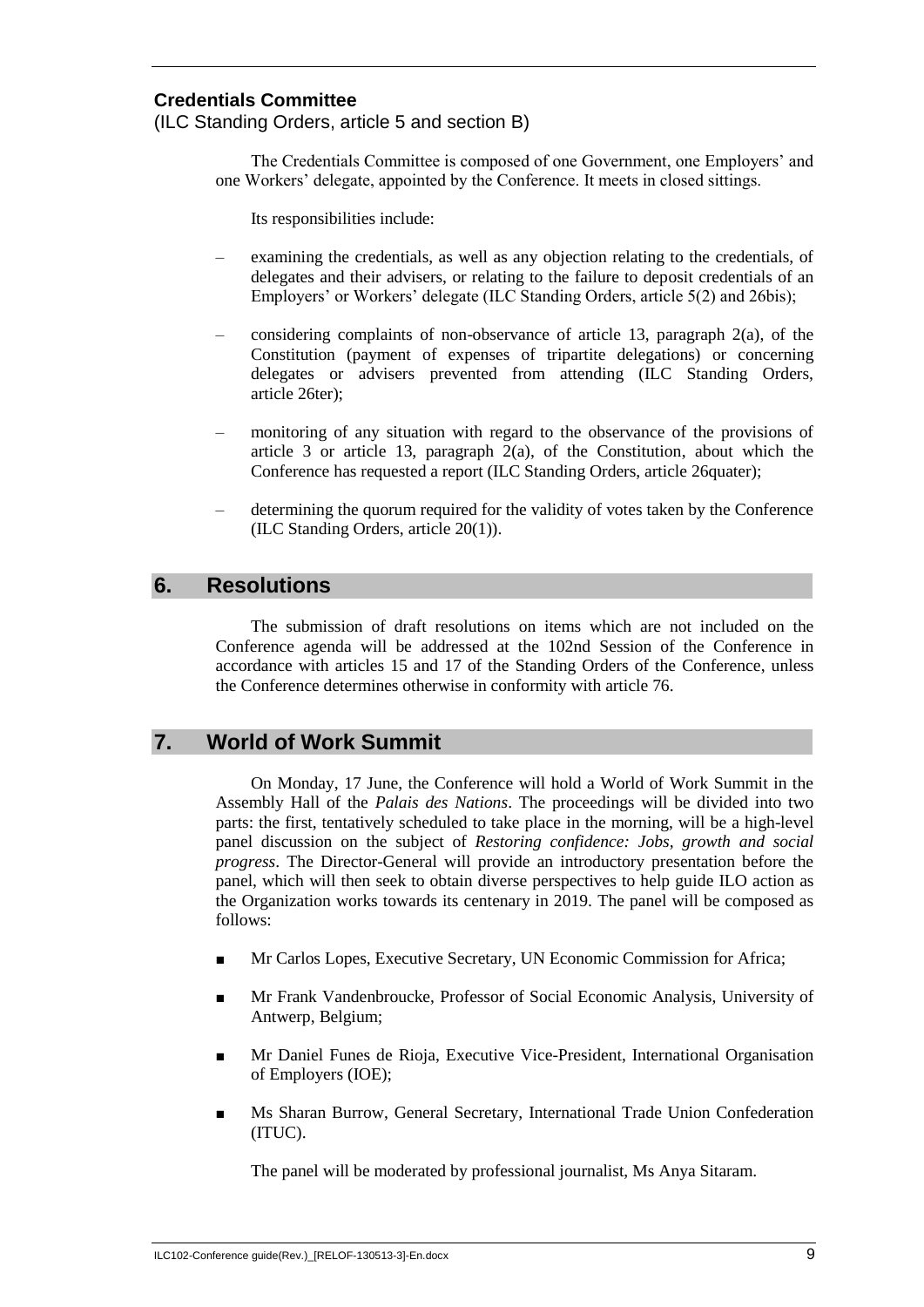The second part of the Summit will take the form of a high-level plenary session, with interventions from Heads of State or Government. Further details on this event will be published on the Conference web page (www.ilo.org/ilc) as they become available. Please note that the timing of the World of Work Summit is subject to change.

## <span id="page-13-0"></span>**8. Reports**

## <span id="page-13-1"></span>**Publication of the** *Provisional Records*

At its 317th Session, the Governing Body decided to propose to the present session of the Conference, that it defer, on a trial basis and subject to certain derogations of its Standing Orders, the translation and production of the *Provisional Record* of speeches made during the plenary discussion of the reports of the Chairperson of the Governing Body and of the Director-General (agenda item I) until after the Conference. All other interventions in the plenary, including high-level guests and proceedings of the Conference, will continue to be produced in writing in English, French and Spanish as usual.

For speeches made during the plenary discussion of the reports of the Chairperson of the Governing Body and of the Director-General, audio recordings in the original language, as well as any interpretation into English, French and Spanish, will be posted on the Conference website shortly after delivery, along with a copy of each such speech if delivered to the secretariat. In cases where delegates need to exercise their right to reply, the secretariat will provide a written translation into one of the official ILO languages of the particular speech in question upon request.

Subject to the decision of the Conference on this proposal, which will be taken in the opening plenary session, this pilot arrangement will have implications for participants, who will be requested, at least one day before they are scheduled to speak, to send the text of their speeches electronically to ilcspeeches@ilo.org, or to hand in a printed copy to office A.561 at the *Palais des Nations*, for the use of the interpreters and the Conference Record Service. Delegates are advised to mark "Check against delivery" clearly on the text itself. Alternatively, any paper version of the speech delivered to the secretariat will be scanned for posting on the Conference website. It should be noted that the interpretation of proceedings serves to facilitate communication and does not constitute an authentic or verbatim record of the proceedings. Only the original speech is authentic.

The *Provisional Record* of speeches will be posted on the website on 22 July 2013. Delegates who wish to have corrections made to the printed text of their speeches must communicate these corrections in writing to the International Labour Office (Conference Record Service) by 5 August 2013. The final *Record of Proceedings* will be produced by September as usual.

## <span id="page-13-2"></span>**9. Interpretation**

Interpretation services at Conference meetings are provided in English, French, Spanish, Arabic, Chinese, German, Russian and, in certain cases, Japanese. Interpretation from Portuguese is also available in tripartite meetings.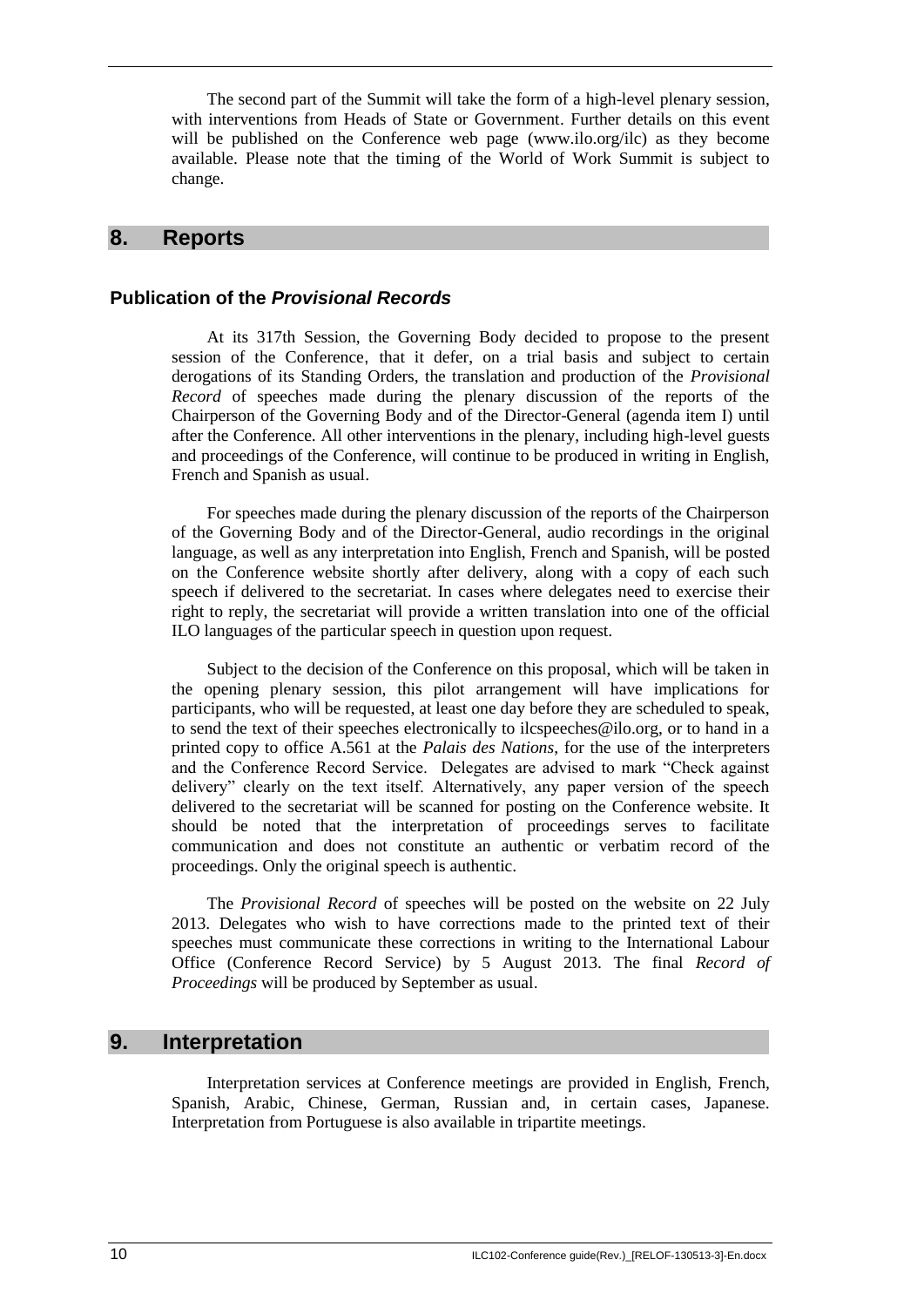## <span id="page-14-0"></span>**10. Participation**

#### <span id="page-14-1"></span>**Composition of delegations**

Delegations to the International Labour Conference are composed of **four** delegates: **two** Government delegates, **one** delegate representing the Employers and **one** delegate representing the Workers (Constitution, article 3(1)).

Each delegate may be accompanied by advisers, who shall not exceed two for each item on the Conference agenda (Constitution, article 3(2)). **At the present session, this concerns items III, IV, V, VI and VII. Therefore, each Government, Employers' and Workers' delegate to the 102nd Session of the International Labour Conference may be accompanied by up to ten advisers.** Effective participation in the work of the Conference and its committees depends on the presence of advisers in the delegations. In order to allow for a full and equal participation of Government and Employer and Worker representatives, in line with the principles of tripartism, there should be no imbalance as between the number of advisers accompanying each of the delegates. Accordingly, the Employers' and Workers' delegates should, as far as possible, have an equal number of advisers, and the number of advisers accompanying each of the Government delegates should not be higher than that number. **Travel and living expenses of delegates and their advisers are to be borne by their respective States** (Constitution, article 13(2)(a)).

Under the Constitution, member States shall ensure that their delegations are fully tripartite, and that the delegates are able to act in full independence of one another. They are required to nominate non-government delegates chosen in agreement with the industrial organizations, if such organizations exist, which are most representative of employers or workpeople in their respective countries (Constitution, article 3(5)).

**Constituents are asked to remember that the success of the discussions depends on the competencies of participants.** It is therefore of critical importance that participants should be chosen not only for the technical expertise required, but also with a view to adopting a coordinated approach, involving action shared between different government administrations.

It is essential that the tripartite balance of delegations be maintained throughout the duration of the Conference, for the purpose of voting, which takes place on the last days of the session.

Governments and employers' and workers' organizations are also asked to bear in mind the resolutions addressing the participation of women in ILO meetings, adopted by the International Labour Conference at its 67th (1981), 78th (1991) and 98th (2009) Sessions.

In view of the continuingly low proportion of women among delegates and advisers, which even decreased recently (26.6 per cent in 2012 against 28.5 per cent in 2009) the Governing Body of the ILO discussed the question concerning the proportion of women and men on Conference delegations at its 316th Session (November 2012) and, among other measures:

(a) invited the Credentials Committee of the International Labour Conference (ILC) to consider more detailed reporting on the proportion of women and men accredited in Conference delegations, taking into account the views expressed in the discussion by the Governing Body at that session;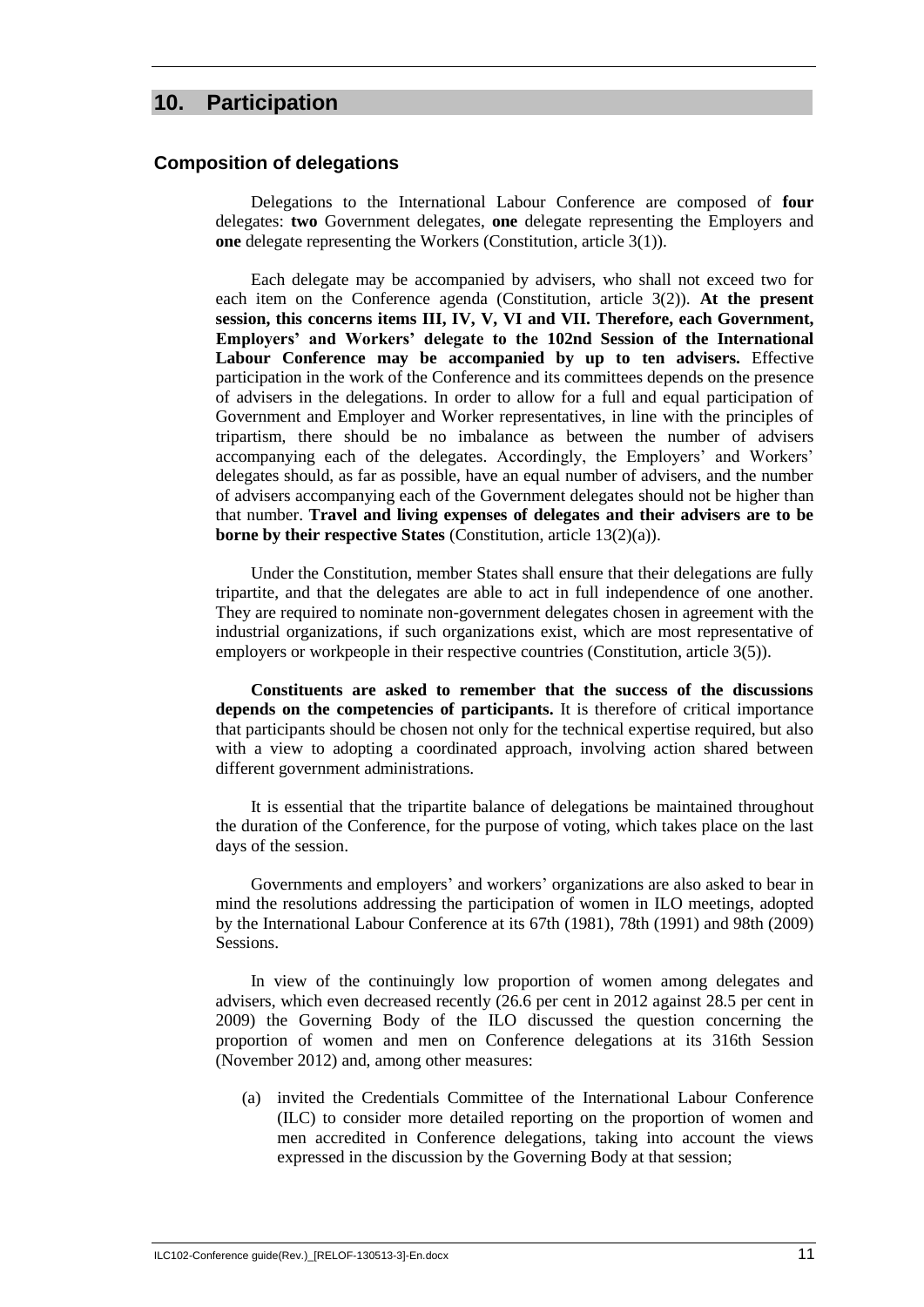- (b) further invited the Credentials Committee to consider contacts with ILC delegations with consistently low female participation in order to receive information about the reasons and include the results in its report, with a view to improving the situation;
- (c) requested the Director-General to send letters after every Conference to Members which have not reached a 30 per cent level of participation of women in ILC delegations, and to periodically report to the Governing Body on any obstacles encountered, as well as any measures taken to achieve gender parity.

Governments and employers' and workers' organizations are thus strongly urged to include a higher percentage of women in their delegations to the Conference with a view to achieving gender parity in delegations.

## <span id="page-15-0"></span>**Credentials**

Credentials of delegates and their advisers must be deposited with the International Labour Office **at least 15 days** before the date fixed for the opening sitting, in line with article 26, paragraph 1, of the International Labour Conference Standing Orders. The closing date for deposit of the credentials of all delegates and advisers is therefore **Monday, 20 May 2013**. Credentials for additional advisers, who may be accredited as a consequence of the inclusion of an additional item on the agenda by the Governing Body (see above, "Composition of delegations"), can be submitted after that date. The delegations that have already submitted their credentials and do not want to accredit additional advisers do not have to file the credentials again.

Participants cannot register for the Conference unless their credentials have been previously deposited.

The form for the submission of credentials, attached to the letter of convocation, is accompanied by an *Explanatory note for national delegations* on the importance of depositing credentials with the secretariat, giving details on the various categories of participants at the Conference, and the roles that they play. Contact details are given both in the *Explanatory note*, and in Appendix I to this *Conference guide*.

Credentials may also be submitted electronically. Access codes will be sent to permanent missions in Geneva in early 2013. These codes allow the form for credentials to be downloaded from the Organization's website, and returned electronically to the ILO after completion.

## <span id="page-15-1"></span>**Representation of non-metropolitan territories**

See Appendix II.

## <span id="page-15-2"></span>**Representation of international non-governmental organizations**

See Appendix III. The deadline for applications this year is Thursday, 7 February 2013.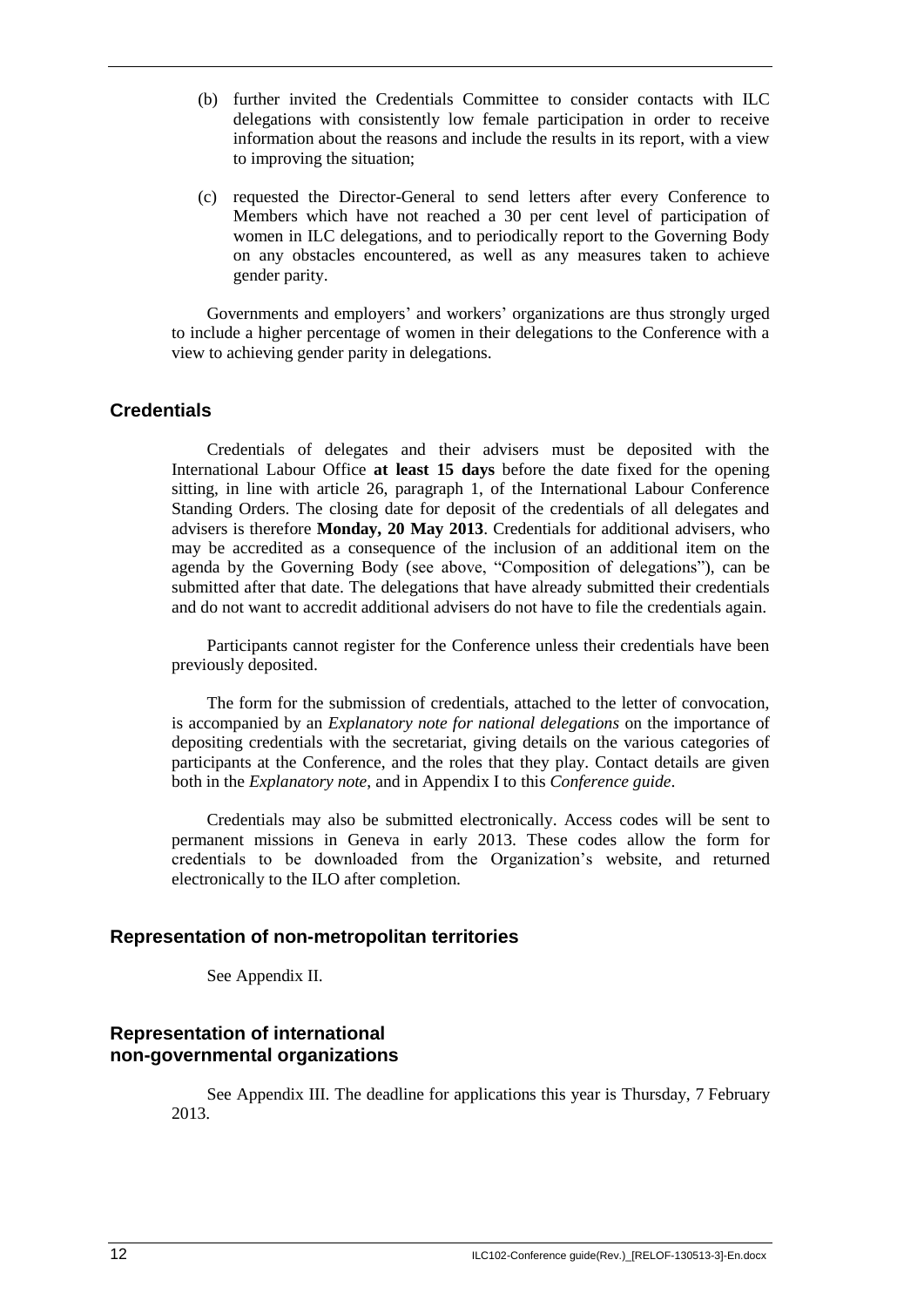## <span id="page-16-0"></span>**11. Health and safety**

The International Labour Office actively seeks to safeguard participants' health and safety during the Conference. Conference participants are requested to report to the secretariat any situation they believe to be a health or safety hazard. For all emergencies, on both the *Palais des Nations* and ILO sites, the emergency telephone number is 112. During the Conference, medical advice and assistance is available from the ILO Health Service Unit and, in addition, full specialist medical services are available in the City of Geneva. The ILO does not provide participants with insurance cover for accident or illness while journeying to or from Geneva or during the period of the Conference. It is therefore essential that all participants ensure that they have adequate insurance coverage in respect of illness and accident before travelling to Geneva.

## <span id="page-16-1"></span>**12. Practical arrangements**

Practical information of use to delegates during their attendance at the Conference can be viewed online by visiting the ILO website (www.ilo.org/ilc) and following the link to "Practical information for delegates". Further information concerning the dayto-day running of the Conference can be obtained by following the link to the *Daily Bulletin*.

## <span id="page-16-2"></span>**Delegates with a disability**

The Conference premises are fully accessible to persons with a disability.

## <span id="page-16-3"></span>**Accommodation for delegations in Geneva**

There is constant pressure for accommodation in Geneva in the month of June. Delegations are therefore requested to make reservations well in advance. As the International Labour Office **does not have a hotel reservation service**, delegations to the Conference should request the diplomatic representations of member States in Geneva, or where applicable, in Berne, to make the necessary reservations with hotels in the Geneva area. Reservations may also be made through the:

**Office du tourisme de Genève 18, rue du Mont Blanc Case postale 1602 CH-1211 Genève 1**

**Telephone: +41 22 909 70 00 Facsimile: +41 22 909 70 11 Internet site: www.geneve-tourisme.ch**

## <span id="page-16-4"></span>**Entry visas for Switzerland and France**

**Entry visas for Switzerland** are issued primarily by Swiss diplomatic representations abroad. Delegates to the Conference who require an entry visa should submit a request, well in advance, to the Swiss embassy or consulate in their country of residence.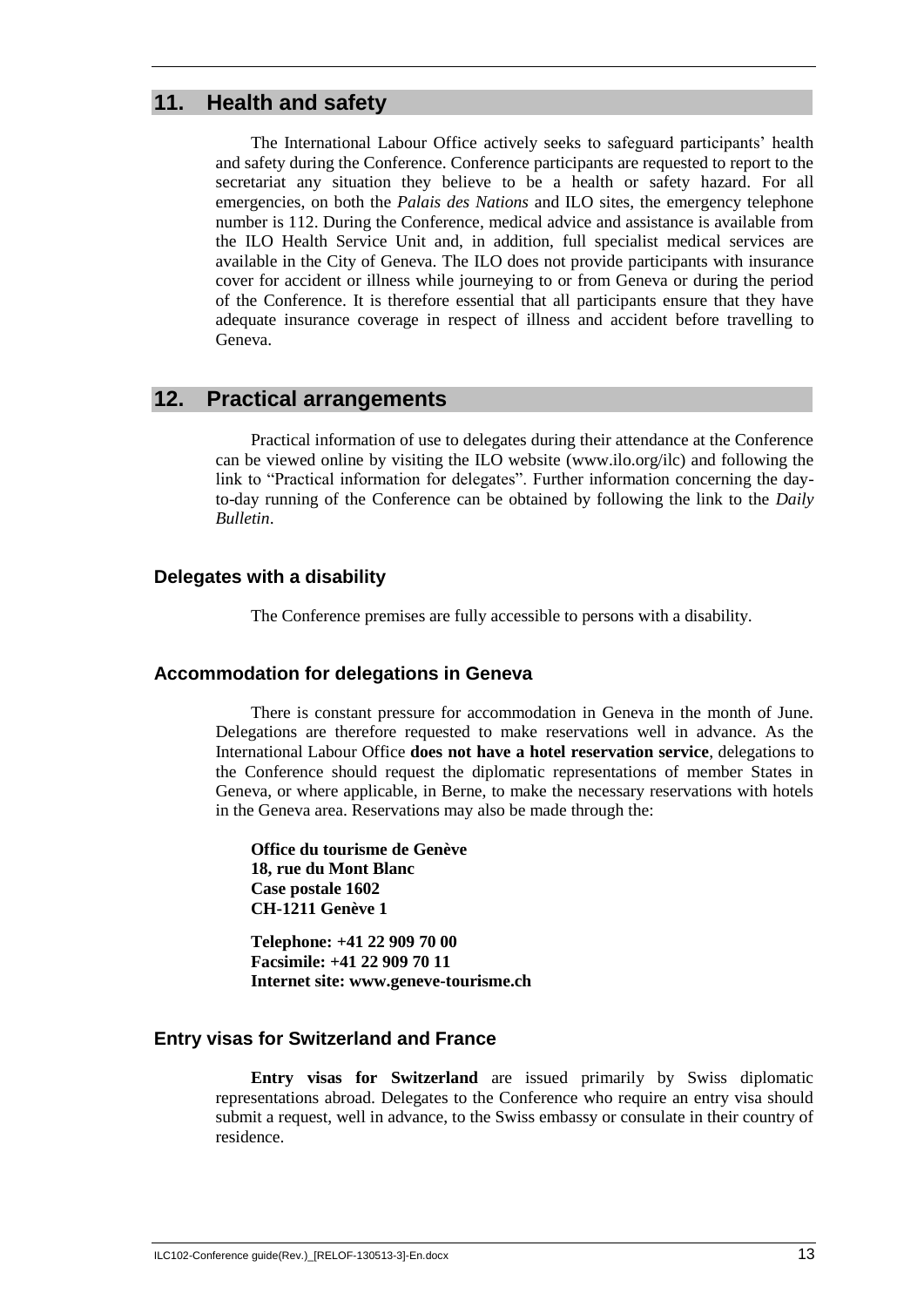VERY IMPORTANT: Please note that Switzerland applies the European Schengen regulations concerning the issuance of visas. This has several practical implications for the delegations at the Conference that can be summarized as follows:

- **The time for processing visa requests** may vary from case to case and may be **longer** than previously. Delegations are strongly encouraged to communicate their credentials to the Office as early as possible and to take the necessary steps for visa application well in advance (but at the earliest **three months** before the departure date), so that the visa can be issued in a timely manner.
- The members of the delegation **must submit** the following documents:
	- a travel document the validity of which exceeds that of the stay, and covers the period necessary for the return journey;
	- a visa application form, together with **two photos**;
	- supporting documents concerning the purpose of the journey, e.g. a *note verbale* from the Government duly initialled together with an order to perform the mission, a copy of credentials, an invitation to the Conference, etc.;
	- any other document that the representation considers necessary.
- Except for holders of diplomatic or service passports, the Swiss authorities may require that member States provide proof of sufficient travel insurance.

The visa issued will be valid for entering the territory of all States belonging to the Schengen area. Likewise, persons already holding Schengen visas issued by other Schengen States will be permitted to enter Switzerland.

The main responsibility for obtaining entry visas for Switzerland lies with the governments of member States for all delegates included **by them** in the delegation's official credentials.

The Office can only intervene with Swiss diplomatic representations if a visa request **has been refused** by them. Such interventions may be made only on behalf of the following categories of participants: **delegates, persons formally designated as advisers, and persons designated in accordance with article 2, paragraph 3(i), of the Standing Orders of the Conference**. For all other participants ("other persons attending the Conference" and "support staff for the delegations"), member States should contact the Swiss representation in their country directly and arrange their visas without any ILO involvement. **Please note that for the Office to intervene with Swiss diplomatic representations on behalf of the categories of participants noted above, their credentials must have been received in Geneva by 20 May 2013.**

In order for the Office to intervene in relation to a visa application as stated in the preceding paragraph, the following conditions must be met:

- the **first and last names** of the person concerned must be included in the official credentials of the delegation within one of the categories of participants referred to above, as submitted to the International Labour Office by the Government;
- the visa application **must have already been processed by a Swiss diplomatic representation**;
- the request for intervention must reach the Office **at least a week before the departure date**, indicating the Swiss representation to which the visa application is being made.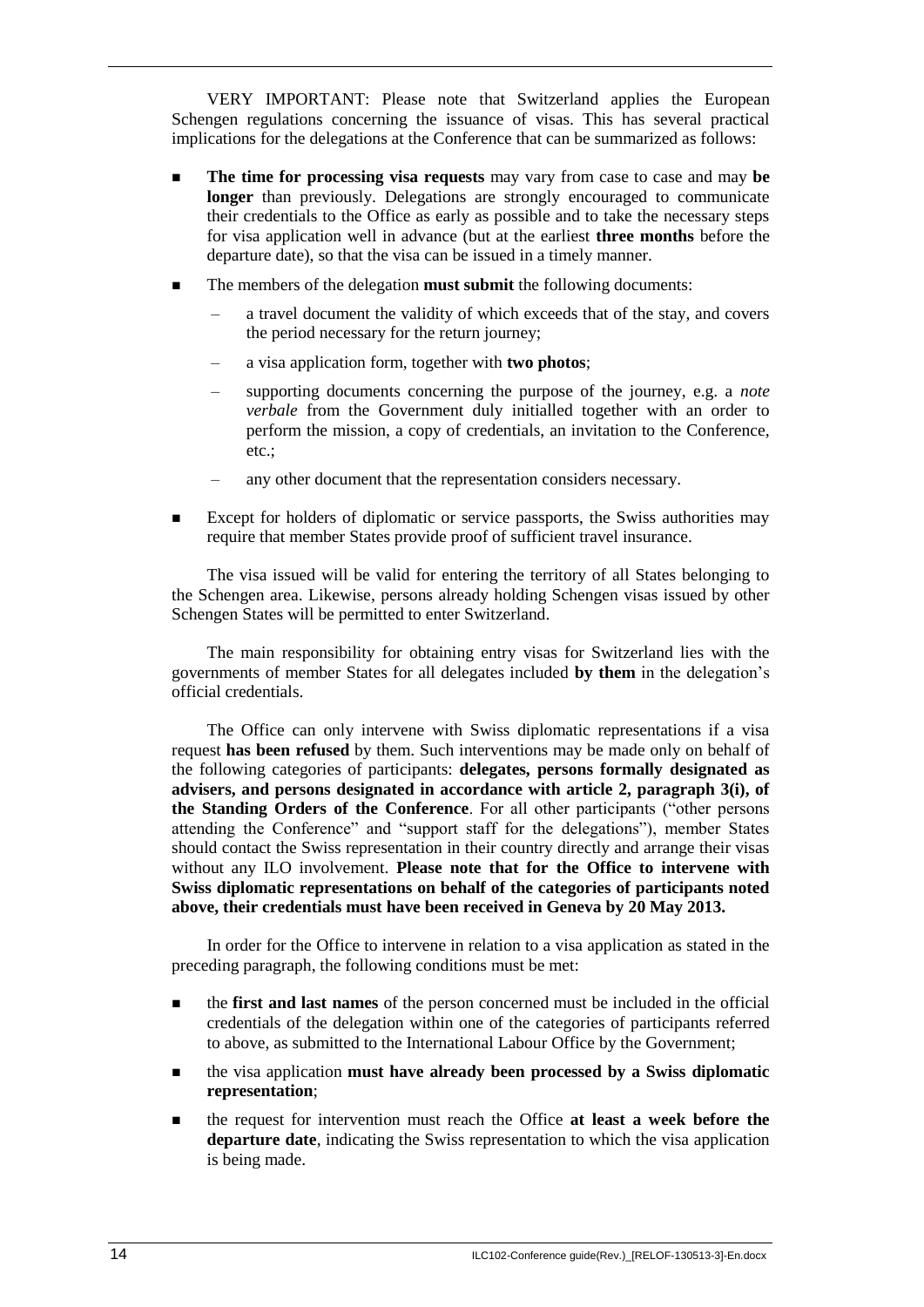Delegates may wish to note that visas are issued upon arrival at the airport in Geneva **only in exceptional circumstances**. When such circumstances so warrant (in particular where there is no Swiss representation in the country of origin), the Swiss authorities may authorize the issuance of a visa upon arrival in Switzerland, provided that the request is made sufficiently in advance of the departure date. The Office may intervene with the Swiss authorities regarding exceptional requests for a visa to be issued on arrival, if the applicant is included in the official credentials of the delegation, and the request reaches the Office at least one week before departure. The following additional information must also be provided:

- first and last name of the person concerned;
- date of birth;
- type and number of the passport and its issuance and expiry dates.

As the Office does not have the capacity to handle each request individually, it will, where appropriate, transmit directly to the competent Swiss authorities its support for any visa application within 24 hours of receipt of the request.

**No request will be handled** for persons who travel without having first obtained a visa, or the necessary authorization to obtain it upon arrival in Switzerland. Any person who travels to Switzerland without meeting these requirements may be denied entry at the point of immigration.

#### <span id="page-18-0"></span>**Registration on arrival**

Delegates will be able to register and collect their badges at the **ILO Pavilion, at the entry to the International Labour Office (headquarters building)**, provided that the Office has received their credentials. The registration desk will be open on **Monday, 3 and Tuesday, 4 June from 8 a.m. to 6 p.m.**, and as from **Wednesday, 5 June**, daily from **8 a.m. to 5 p.m.**, and Saturdays from 8 a.m. to 1 p.m. as necessary, excluding Sundays.

Since the registration of delegates is the basis for calculating the quorum for votes, only delegates who are actually attending the Conference should be registered. Delegates are therefore encouraged to register in person upon their arrival and requested to **give timely notice of their departure if they leave before the end of the Conference**. Moreover, the Governing Body has requested the Office to restrict the practice of allowing permanent missions to collect Conference badges for the whole delegation of the member State. Permanent missions will in particular no longer be allowed to collect badges for Employer and Worker representatives, unless they have been specifically authorized in writing by the Employers and Workers concerned.

During the Conference all participants must be in possession of a personalized badge issued by the ILO, and of an appropriate identity document, containing a photograph, to gain access to the *Palais des Nations* complex. Badges must be worn visibly at all times.

#### <span id="page-18-1"></span>**Meeting room reservations**

Participants wishing to reserve rooms for the purpose of bilateral, multilateral or group meetings on matters related to International Labour Conference business may do so in advance by email, as of **Monday, 8 April 2013**, to the following address: ilcrooms@ilo.org.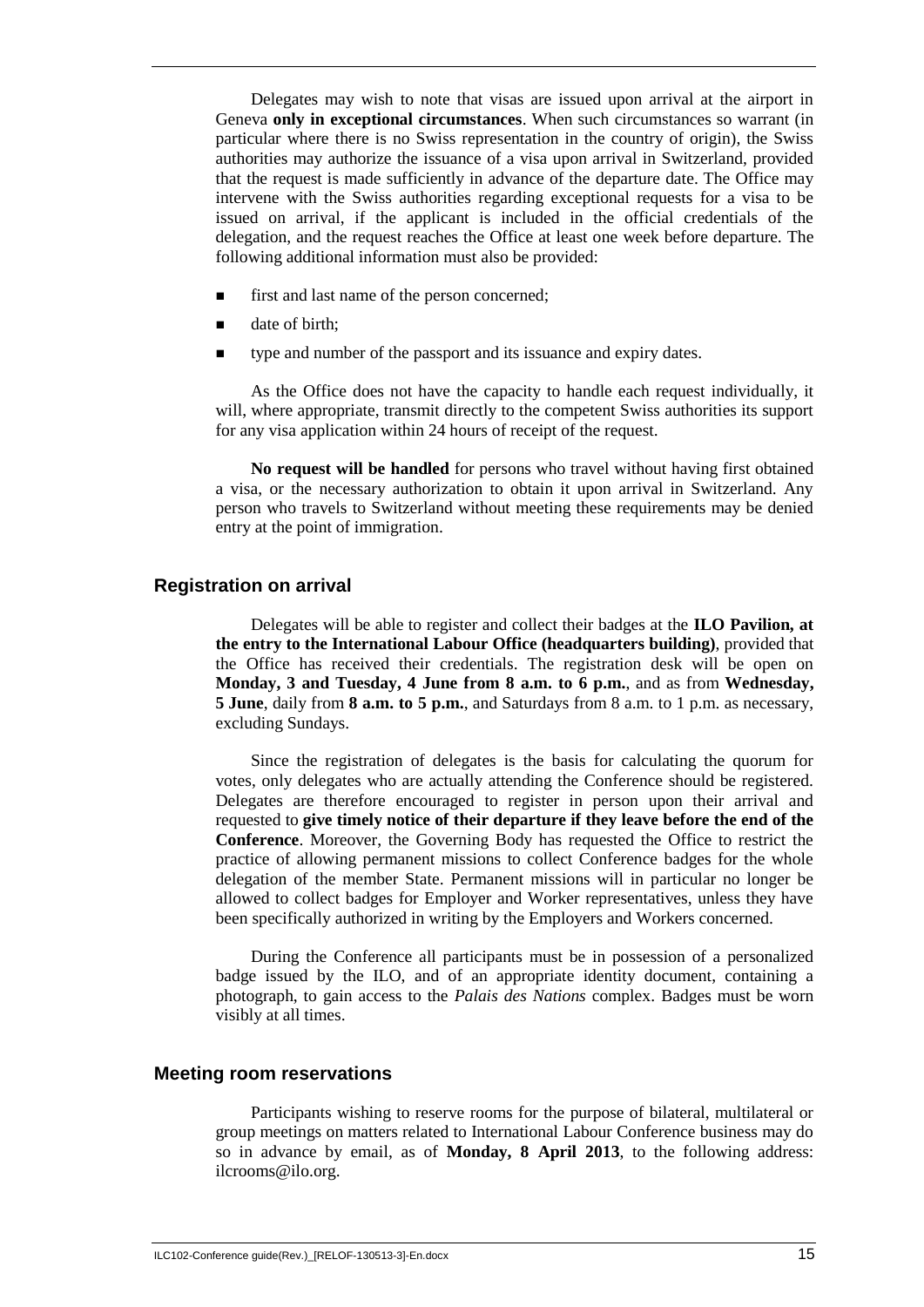#### <span id="page-19-0"></span>**Visitors to the Conference**

Visitors to the Conference may be issued with special visitors' badges on presentation, at the ILO Pavilion, of a national identity document bearing a photograph. Visitors' badges are valid for access to the *Palais des Nations* only if they are accompanied by the aforementioned national ID, which may be kept as security on a daily basis.

For access to the *Palais des Nations*, a dedicated visitors' shuttle bus (specially marked) will depart from the ILO and visitors will be required to alight upon arrival at the main *Palais des Nations* gate to undergo UN security service scrutiny, prior to admission to UN premises.

Visitors shall adhere at all times to instructions as may be issued by security staff. They may observe public sittings only from the public gallery of the relevant meeting room and are not permitted to sit in the main body of the hall. Visitors are requested to ensure that they in no way interfere with the orderly conduct of meetings.

## <span id="page-19-1"></span>**Other matters**

Car parking space at the *Palais des Nations* will be limited, and participants are consequently encouraged to use public transport, or ILO car parks and the shuttle-bus service.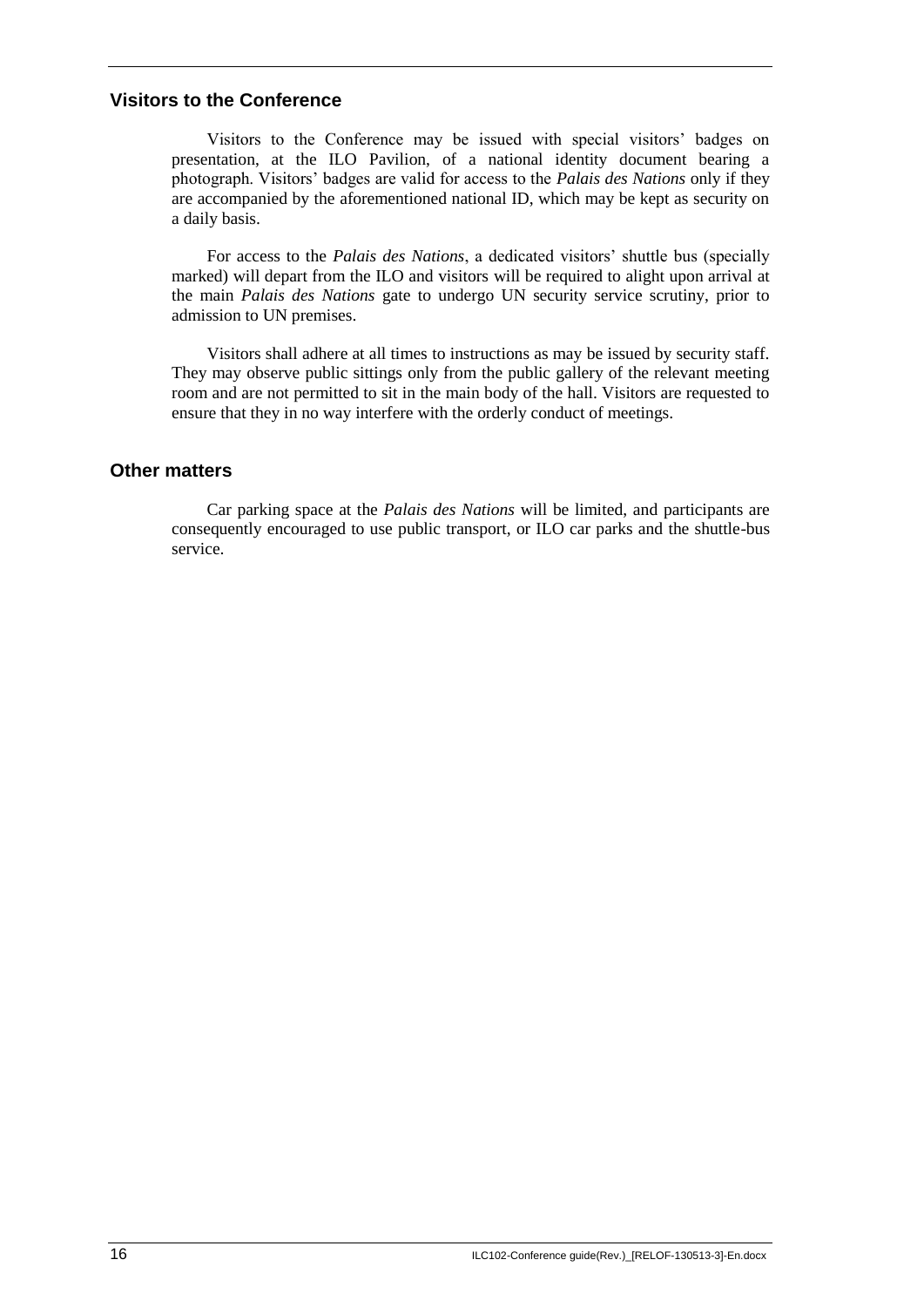# <span id="page-20-0"></span>**Appendix I**

## <span id="page-20-1"></span>**Contact details**

**ILO website: www.ilo.org/ilc**

|                                                                        | email address       | Fax number        | <b>Telephone</b>                      |
|------------------------------------------------------------------------|---------------------|-------------------|---------------------------------------|
| <b>Credentials</b>                                                     |                     |                   |                                       |
| By post to:<br>Office of the Legal Adviser<br>ILO<br>CH-1211 Geneva 22 | credentials@ilo.org | +41 22 799 84 70  |                                       |
| <b>Registration of speakers</b>                                        | orateurs@ilo.org    | +41 22 799 89 44  | +41 22 799 74 76/<br>+41 22 799 65 02 |
| <b>Electronic submission of speeches</b>                               | ilcspeeches@ilo.org | +41 22 799 89 44  |                                       |
| <b>Meeting room reservations</b>                                       | ilcrooms@ilo.org    |                   |                                       |
| <b>Official Relations Branch</b><br>(for general inquiries)            | RELOFF@ilo.org      | +41 22 799 89 44  | + 41 22 799 77 32                     |
| <b>Documentation</b>                                                   | DISTR@ilo.org       | + 41 22 799 63 61 | + 41 22 799 80 40                     |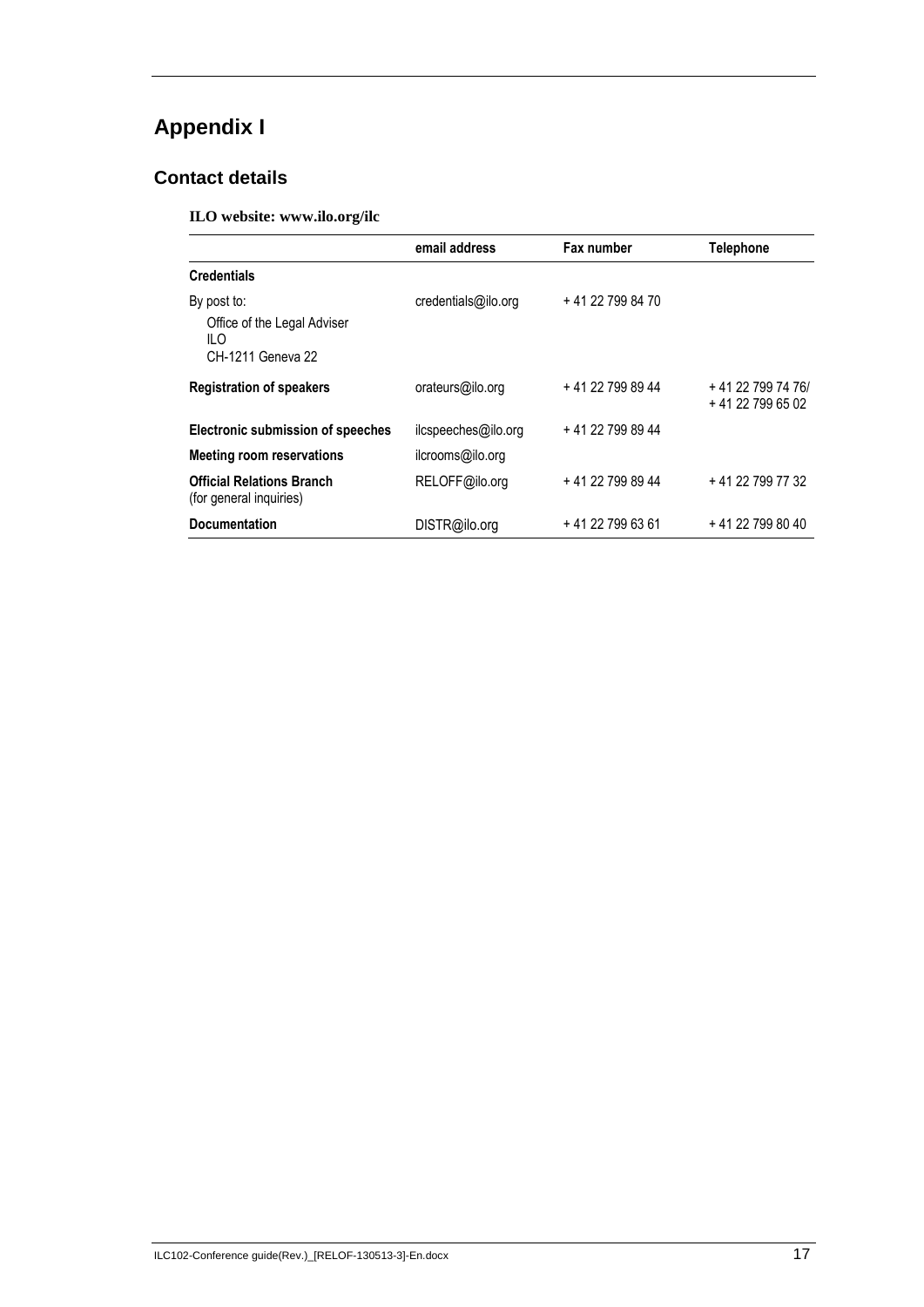## <span id="page-21-0"></span>**Appendix II**

## **Representation of non-metropolitan territories – Deadline 27 February 2013**

Under article 3, paragraph 3, of the Constitution:

Each Member which is responsible for the international relations of non-metropolitan territories may appoint as additional advisers to each of its delegates:

- (a) persons nominated by it as representatives of any such territory in regard to matters within the self-governing powers of that territory; and
- (b) persons nominated by it to advise its delegates in regard to matters concerning non-self-governing territories.

Alternatively, in accordance with a Governing Body decision of 1954: in line with the constitutional, political, economic and social development of any non-metropolitan territory for which a member State is responsible, the non-metropolitan territory in question may be invited, through the member State concerned, to participate by means of a tripartite observer delegation in sessions of the Conference, with the rights and status accorded to observers under the Standing Orders of the Conference.

Requests for such invitations of non-metropolitan territories must reach the Office by **27 February 2013** to be submitted to the Governing Body for approval by its Institutional Section at the 317th Session (March 2013).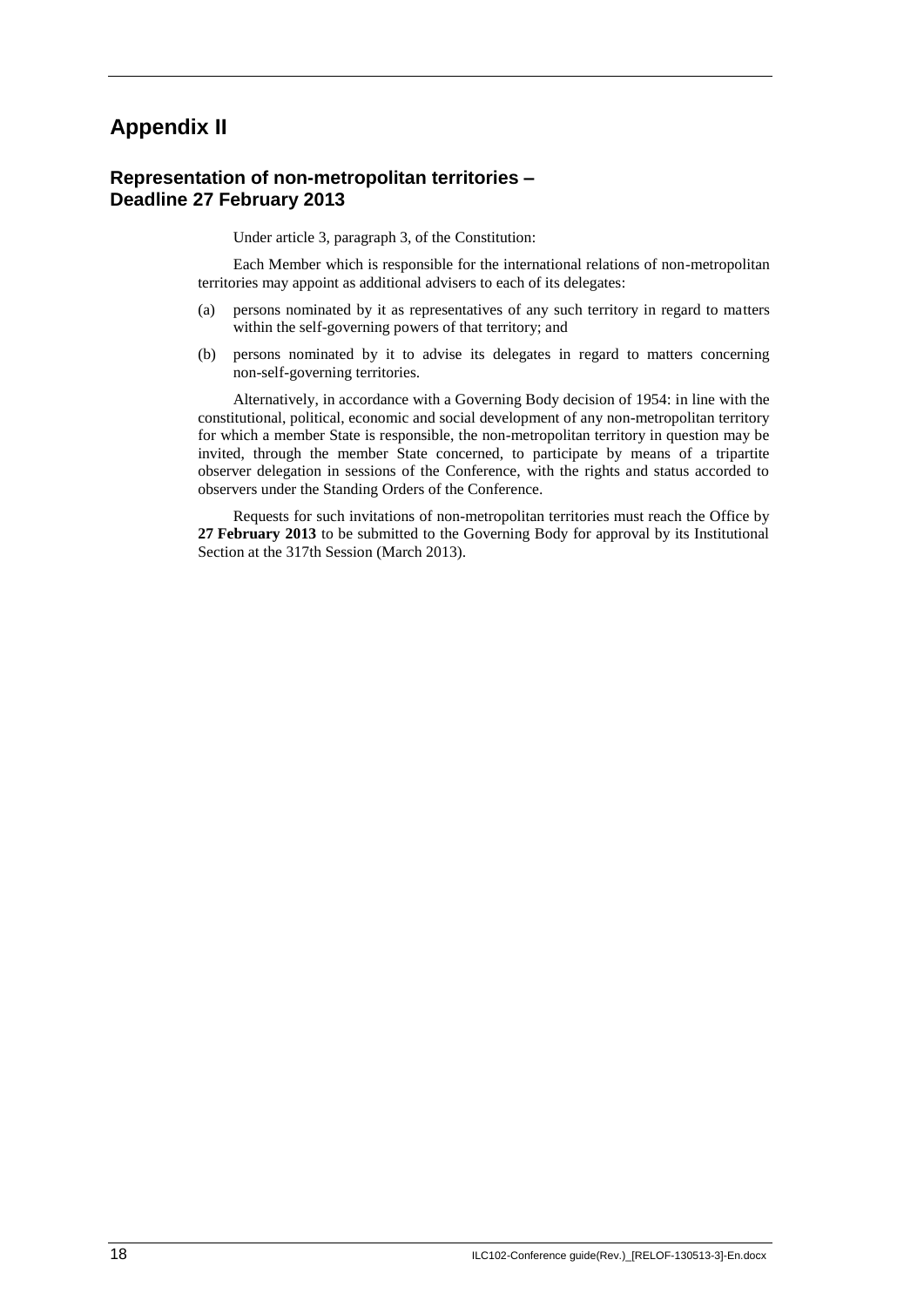## <span id="page-22-0"></span>**Appendix III**

## **Representation of international non-governmental organizations at the International Labour Conference**

## *1. Conditions to be met*

Any international non-governmental organization (INGO) wishing to be invited to be represented at the Conference should meet the following conditions. It should:

- demonstrate the international nature of its composition and activities by proving that it is represented or has affiliates in a considerable number of countries and that it is active in those countries;
- (b) have aims and objectives that are in harmony with the spirit, aims and principles of the Constitution of the ILO and the Declaration of Philadelphia;
- (c) formally express a clearly defined interest, supported by its statutes and by explicit reference to its own activities, in at least one of the items on the agenda of the Conference session to which it requests to be invited;
- (d) **submit its request, in writing, to the Director-General of the International Labour Office as soon as possible and at least one month before the opening of the session of the Governing Body preceding the session of the Conference,** <sup>1</sup> **i.e. by 7 February 2013**.

## *2. Documents and information to be submitted*

In order for the Office to verify that the conditions set out in subparagraphs  $1(a)$ , (b) and (c) above are met by the organization submitting the request, the latter must send with its request:

- a copy of its statutes;  $<sup>2</sup>$ </sup>
- the names and titles of its Officers:
- a description of its composition and the aggregate membership of the national organizations affiliated to it;
- a copy of its latest report;
- detailed and verifiable information about its sources of financing.

If, following the examination of the documents and information, the Office considers that the organization submitting the request meets the prescribed conditions, its request will be submitted to the Officers of the Governing Body for decision.<sup>3</sup>

Organizations having regional consultative status, those on the ILO special list of INGOs, those invited to previous sessions of the General Conference are considered to have satisfied the conditions set out in subparagraphs (a) and (b) and are exempt from submitting once again the documents and information indicated above.

**Any request submitted less than one month before the opening of the session of the Governing Body preceding the session of the Conference will not be examined.**

<sup>&</sup>lt;sup>1</sup> ILC Standing Orders, article 2(4).

 $2\;$  In English, French and Spanish, if these versions exist.

<sup>&</sup>lt;sup>3</sup> At its 256th Session (May 1993), the Governing Body delegated to its Officers the authority to invite INGOs wishing to be represented at sessions of the General Conference.